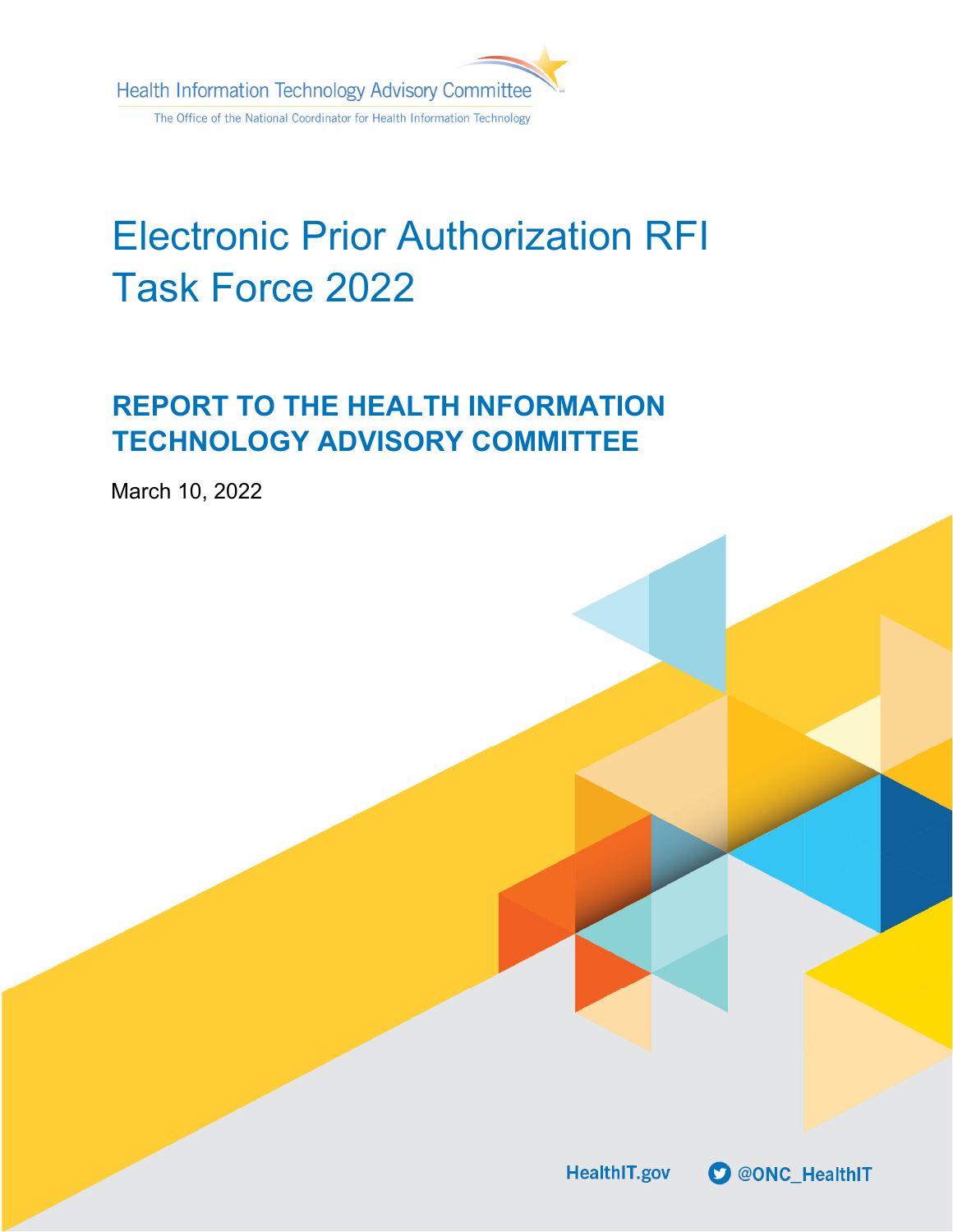# Table of Contents

| Recommendation 1: Suite of Certified Health IT Capabilities to Support the Prior Authorization |  |
|------------------------------------------------------------------------------------------------|--|
| Recommendation 2: Readiness of Implementation Guides to Support Functional Capabilities 8      |  |
|                                                                                                |  |
|                                                                                                |  |
|                                                                                                |  |
|                                                                                                |  |
|                                                                                                |  |
|                                                                                                |  |
|                                                                                                |  |
|                                                                                                |  |
|                                                                                                |  |
|                                                                                                |  |
|                                                                                                |  |
| Attachment A: Electronic Prior Authorization RFI Task Force Roster 22                          |  |
| Attachment B: Health IT ePA Functional Criteria Spreadsheet23                                  |  |
| Attachment C: Additional Resources Reviewed by the Task Force 28                               |  |

 $\overline{\phantom{0}}$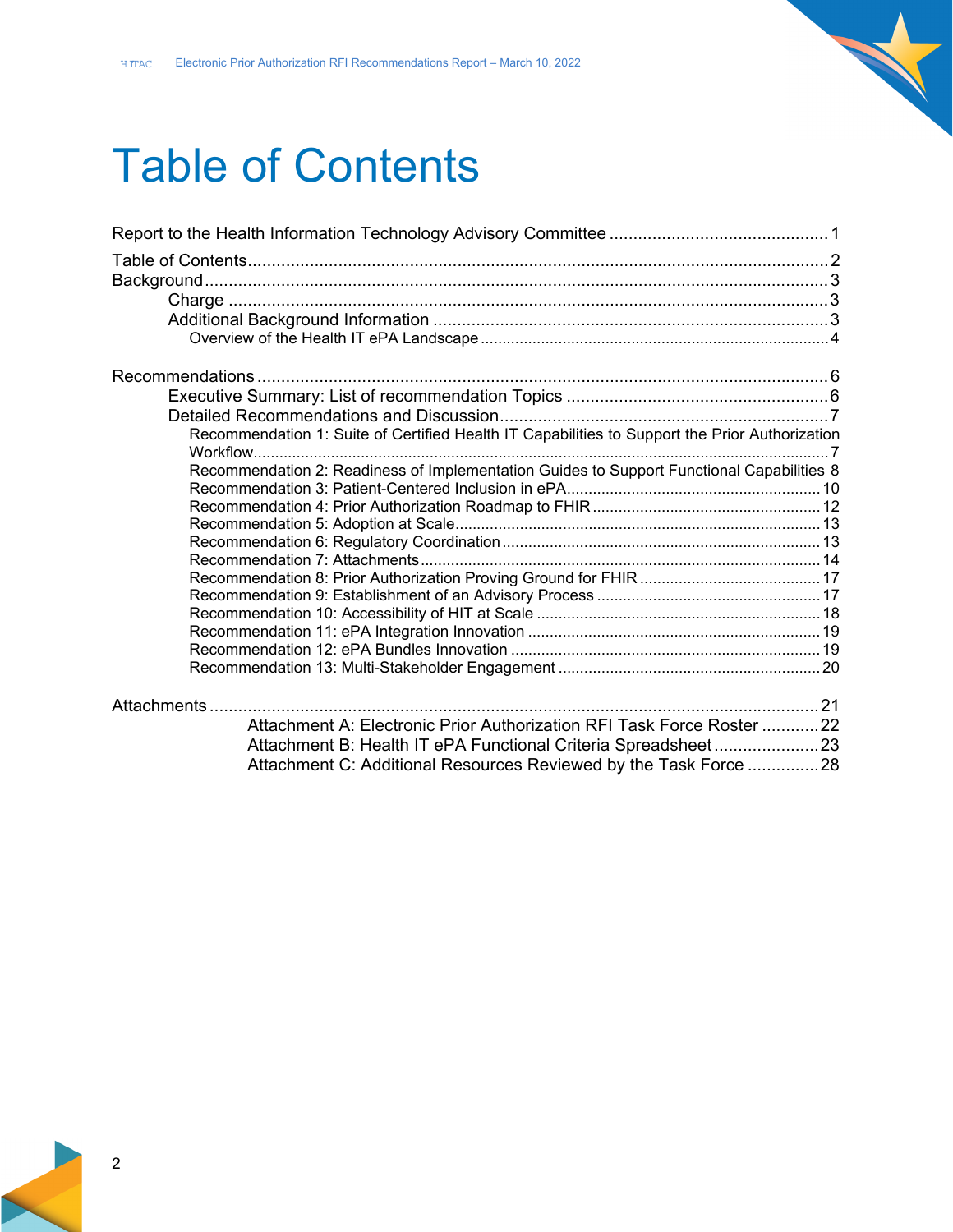

# **Background**

# **CHARGE**

In January 2022, ONC issued "Request for Information: Electronic Prior Authorization Standards, Implementation Specifications, and Certification Criteria"1 to seek input from the public regarding how the ONC Health IT Certification Program could incorporate standards, implementation specifications, and certification criteria related to electronic prior authorization.

The RFI included questions on a variety of topics including:

- How should electronic prior authorization capabilities should be addressed in the ONC Health IT Certification Program?
- What implementation specifications should ONC consider for adoption in the Certification Program to support electronic prior authorization?
- How should the Certification Program support the use of health care attachments for prior authorization transactions?
- What impact would support for electronic prior authorization within the Certification Program have on patients, providers, health IT developers, and payers?

ONC charged the HITAC to establish a new Electronic Prior Authorization (ePA) Request for Information (RFI) Task Force for 2022. The ePA RFI Task Force was charged with providing input and recommendations in response to the RFI on Electronic Prior Authorization to inform future rulemaking and other actions in this area.

### **ADDITIONAL BACKGROUND INFORMATION**

The members of the ePA RFI Task Force  $2022<sup>2</sup>$  sought to gather input and develop recommendations to respond to the RFI. Below is a summary of the Task Force's approach and process:

- Reviewed the charge, the RFI, and the scope. Initiated a discussion on the capabilities that need to be in place to enable electronic prior authorization and asked members to share comments. Additional subject matter expertise was identified and secured to support the Task Force's deliberations.
- Summarized comments and continued discussion on capabilities. Assigned Task Force members to update wording and provide input on each section of the RFI.
- Reviewed the questions in each section of the RFI and solicited draft input from the Task Force members.
- Invited the following speakers to present information to the Task Force to help frame discussion on specific topics:

<sup>1</sup> See https://www.federalregister.gov/documents/2022/01/24/2022-01309/request-for-informationelectronic-prior-authorization-standards-implementation-specifications-and 2 See roster of members in Attachment A.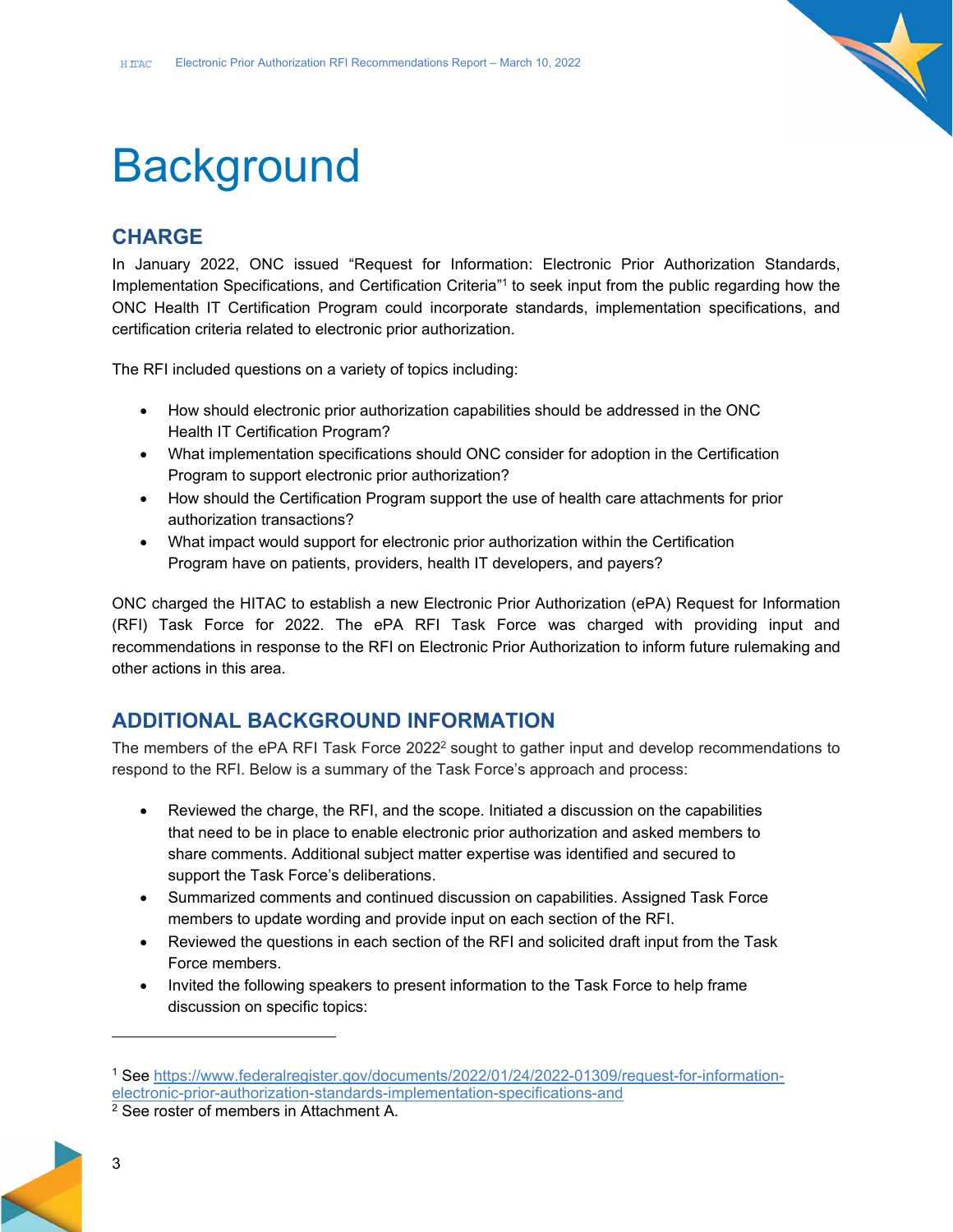- 
- $\circ$  Viet Nguyen, HL7 Da Vinci Project presented overviews of the three Implementation Guides (IGs) mentioned in the RFI:
	- CRD Coverage Requirements Discovery
	- DTR Documentation Templates & Rules
	- PAS Prior Authorization Support
- $\circ$  John Kelly, WEDI presented an overview of X12 and attachment standards for prior authorization.
- $\circ$  Hans Buitendijk, Cerner presented an overview of the health IT ePA landscape and an overview mapping the Da Vinci IG functional capabilities to a bundled process view of the ePA process.
- Compiled and reviewed regulatory resources and citations related to the Da Vinci IGs, FHIR, the C-CDA, and related ONC and CMS resources, $3$  including the report of the Intersection of Clinical and Administrative Data Task Force report.4
- Mapped maturity and adoption readiness to the bundled view of the Da Vinci IGs to help support Task Force comments on certification and readiness for adoption.
- Reviewed the Task Force's early progress with HITAC during the February 17, 2022, meeting.
- Developed overarching recommendations, input on capabilities and responses to the RFI questions for submission to HITAC.
- Prepared our final report and presentation to HITAC.

#### **Overview of the Health IT ePA Landscape**

ePA functional capabilities may occur in different systems (i.e., RCM/PMS, EMR, SMART App or other vendor solutions). At this time, provider and payer systems may not be fully automated and may involve manual processing as well as automation. Supporting a prior authorization workflow would involve multiple health IT systems on the provider side:

- Prior authorization may be initiated in a Scheduling, Registration, Practice Management, or EHR system.
- Supporting data may reside in an EHR, Health Information Management, or other source system.
- Data relevant to claims and billing are maintained in Revenue Cycle or Practice Management systems.
- SMART Applications may be used to support specific steps in the process.

<sup>3</sup> See Attachment C.

<sup>4</sup> See https://www.healthit.gov/sites/default/files/page/2021-02/2020-11- 17\_ICAD\_TF\_FINAL\_Report\_HITAC\_508\_0.pdf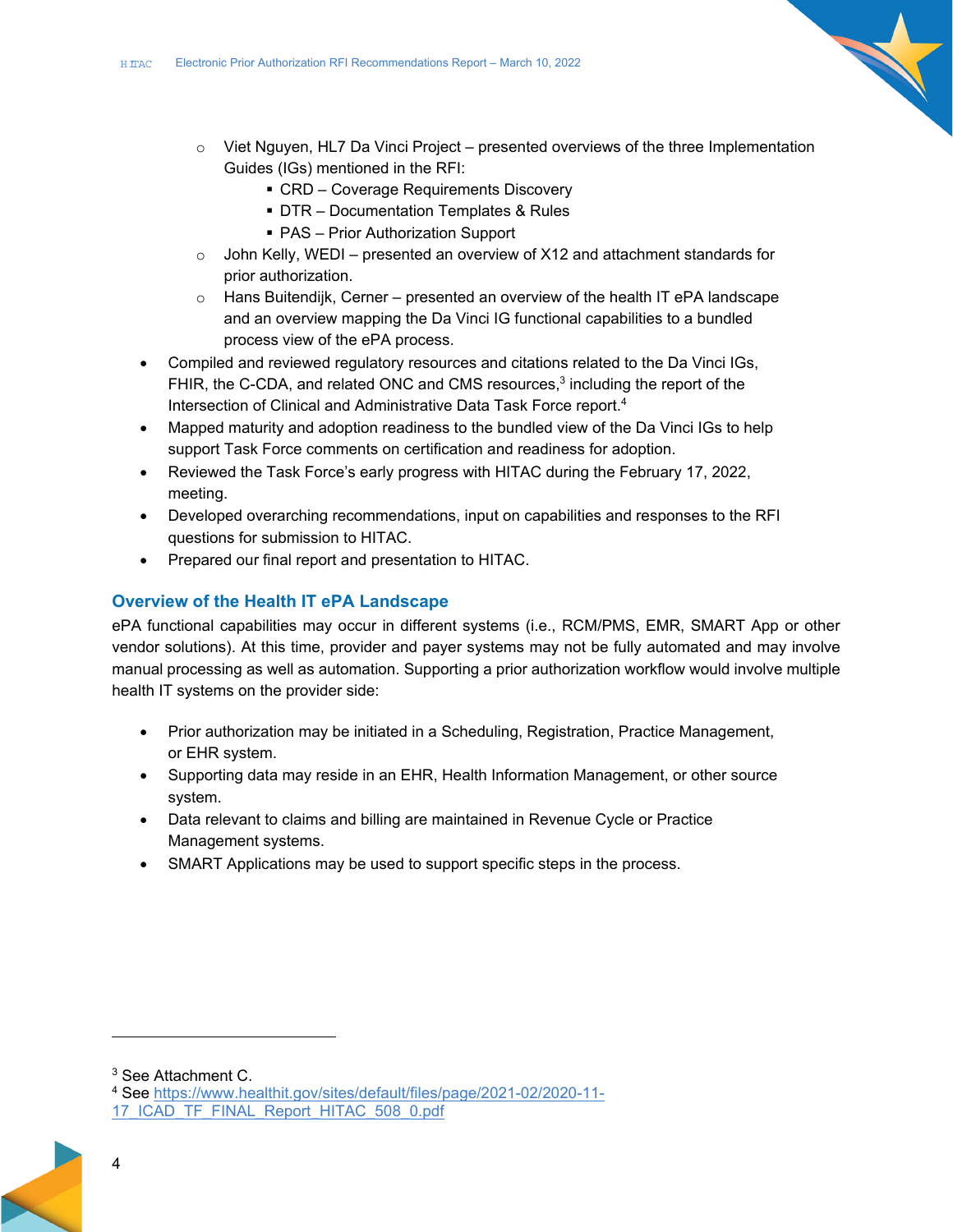*The Resulting Landscape* illustrated below depicts the various process flows between the functional components and capabilities that need to be considered in the development of health IT certification criteria as these capabilities are not necessarily performed as part of one, single health IT system. Health IT certification therefore needs to address the variety of configurations that may support the ePA workflow.

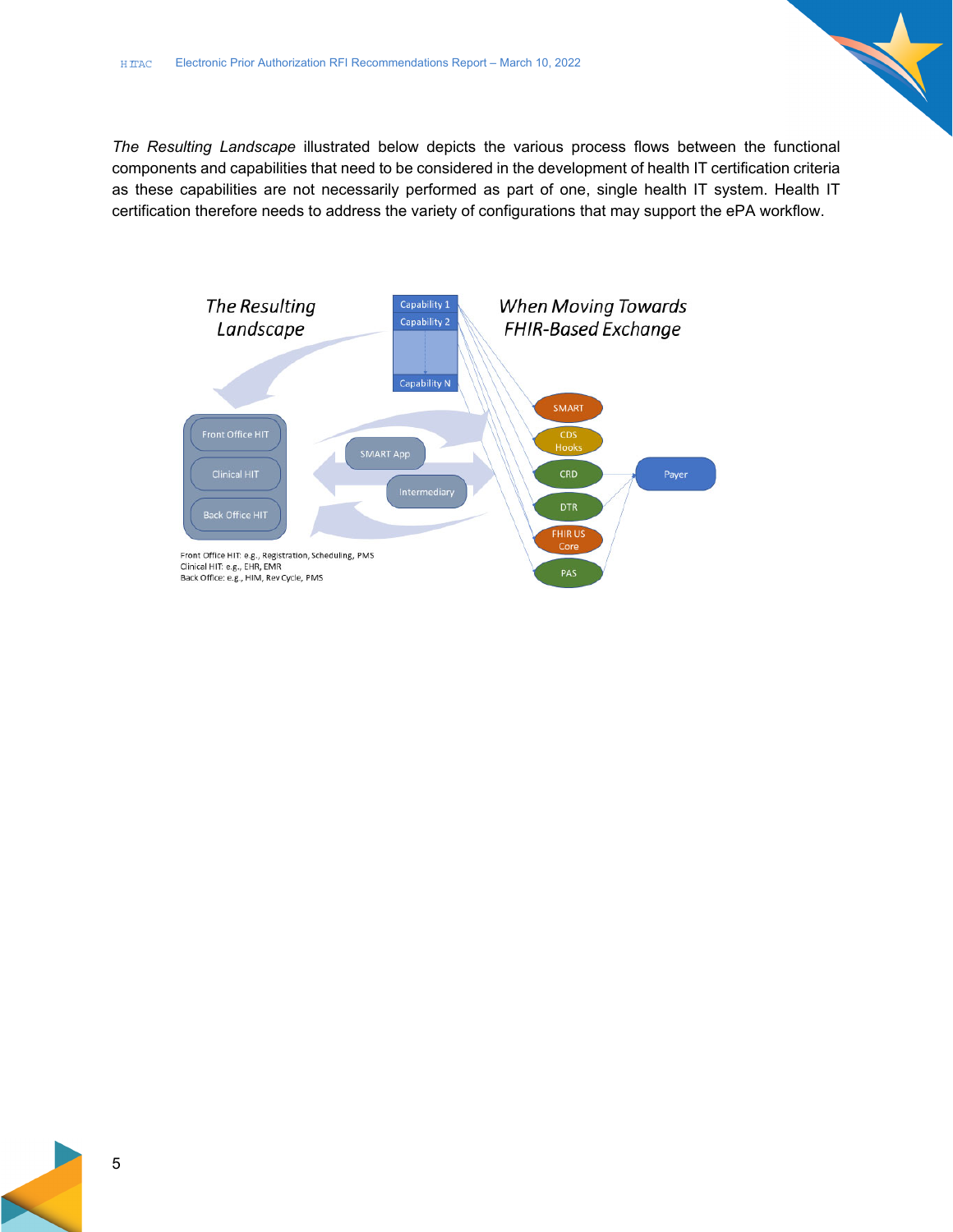

# **Recommendations**

### **EXECUTIVE SUMMARY: LIST OF RECOMMENDATION TOPICS**

The ePA RFI Task Force organized their discussion by the categories of questions described in the RFI and developed a list of recommendations in response. These recommendations, in the following 13 areas, seek to not only support the selection of health IT certification criteria, but move the healthcare industry toward streamlined, digitized electronic prior authorization processes with data-driven interoperability. The Task Force noted that a major goal of ePA is to eliminate burden, increase efficiency, improve care, and reduce redundancies and unnecessary effort.

- 1. Suite of Certified Health IT Capabilities to Support the Prior Authorization Workflow
- 2. Readiness of Implementation Guides to Support Functional Capabilities
- 3. Patient-Centered Inclusion in ePA
- 4. Prior Authorization Roadmap to FHIR
- 5. Adoption at Scale
- 6. Regulatory Coordination
- 7. Attachments
- 8. Prior Authorization Proving Ground For FHIR
- 9. Establishment of an Advisory Process
- 10. Accessibility of Health IT for ePA at Scale
- 11. Innovation around ePA Integration
- 12. Innovation around ePA Bundles
- 13. Multi-Stakeholder Engagement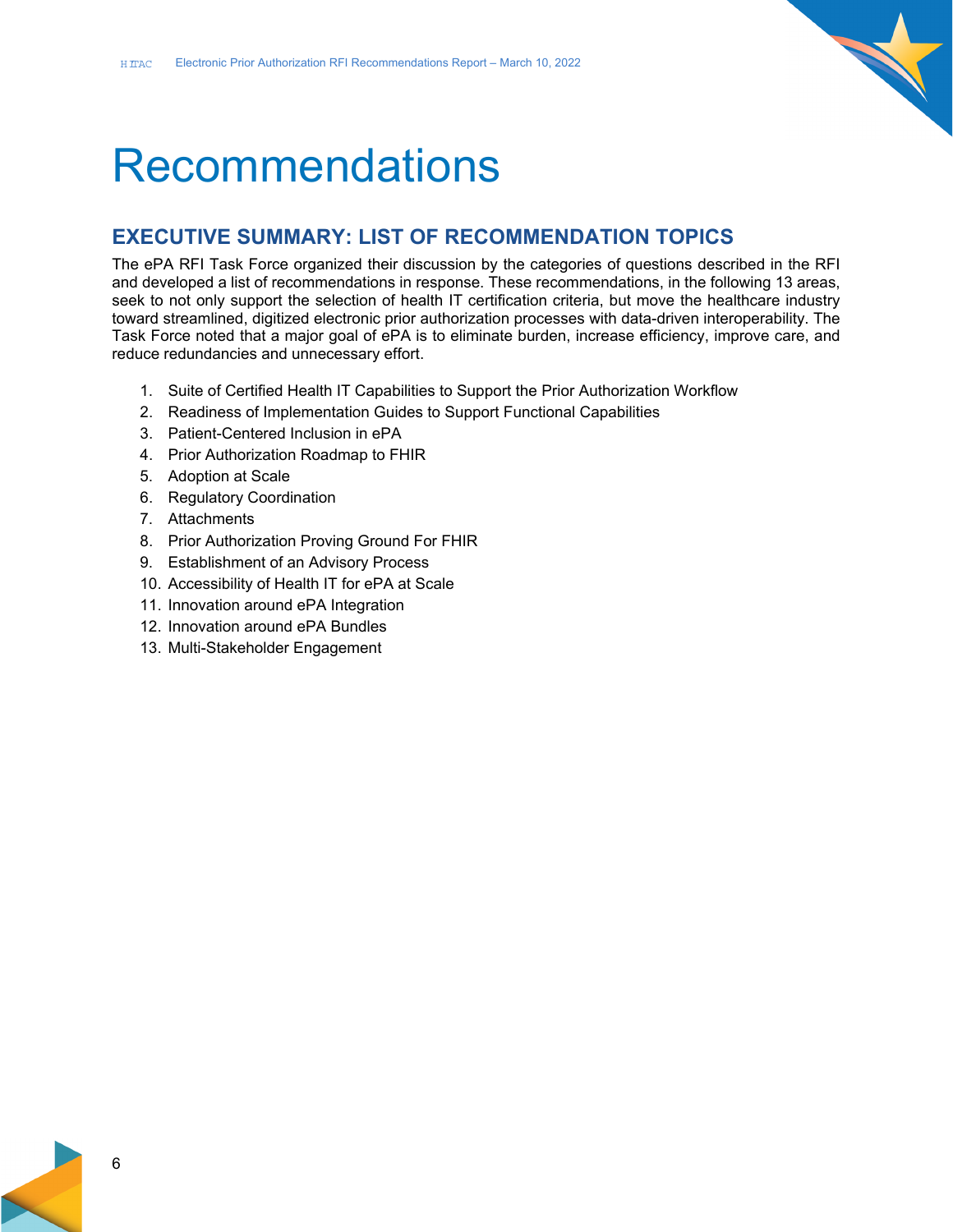

# **DETAILED RECOMMENDATIONS AND DISCUSSION**

#### **Recommendation 1: Suite of Certified Health IT Capabilities to Support the Prior Authorization Workflow**

The Task Force recommends that ONC create a suite of ePA health IT certification criteria for health IT systems supporting both providers and payers that can enable health IT developers (e.g., developers of EHRs, RCM/PMS systems, SMART Apps or other solutions), to certify to one or more specific functional capabilities that together, across participating health IT systems, enable the full ePA workflow.

- 1.1 All parties, including intermediaries, should use certified health IT to minimize the additional contractual obligations that might exist for electronic prior authorizations.
- 1.2 The ePA process should support prior authorization functional capabilities occurring in different systems and be capable of integration to allow for different systems to provide an integrated solution. Specific steps in the ePA process may not always involve interactions between payer and provider HIT systems but may instead involve intermediaries and applications. Health IT certification should encompass all these systems.
- 1.3 ONC should ensure new certification criteria for ePA provide for health IT systems that perform prior authorization on behalf of payers to ensure that their solutions are compliant to the standards and able to send and receive the information needed to meet the prior authorization business case and are therefore scalable.
- 1.4 ONC should ensure that systems and tools certified to support ePA processes allow capabilities to be incorporated within the existing provider workflow where appropriate.
- 1.5 ONC should develop criteria in a staged and tiered approach, providing initial baseline functionality that evolves through an iterative roadmap.
- 1.6 ONC should update the "e-prescribing" certification criterion in 45 CFR 170.315(b)(3) to change NCPDP SCRIPT transactions related to prior authorization from "optional" in the criterion to "mandatory," to better support ePA processes for drugs covered under a prescription benefit.

(ID: EPARFI-TF-2022\_Recommendation 01 – Suite of Certified Health IT Capabilities to Support the Prior Authorization Workflow)

### Rationale and Additional Considerations

#### *Payer-Provider Seamless ePA Information Exchange*

The Health IT Certification Program criteria would give guidance to all participants on what functional capabilities are needed to support a seamless ePA information exchange leading to a successful prior authorization process. It is imperative that what is being built on the provider side is compatible with what is being built on the payer side. If there is no compatibility across both stakeholder groups and their system partners, we will have not improved, nor automated the prior authorization process at all and have simply facilitated one-off, proprietary solutions. Payer workflows must be considered as well as provider workflows and patient needs. Payers weighed in heavily in the development of the three Da Vinci IGs and should continue to do so to ensure that standards are able to work with the broadest number of Health IT stakeholders.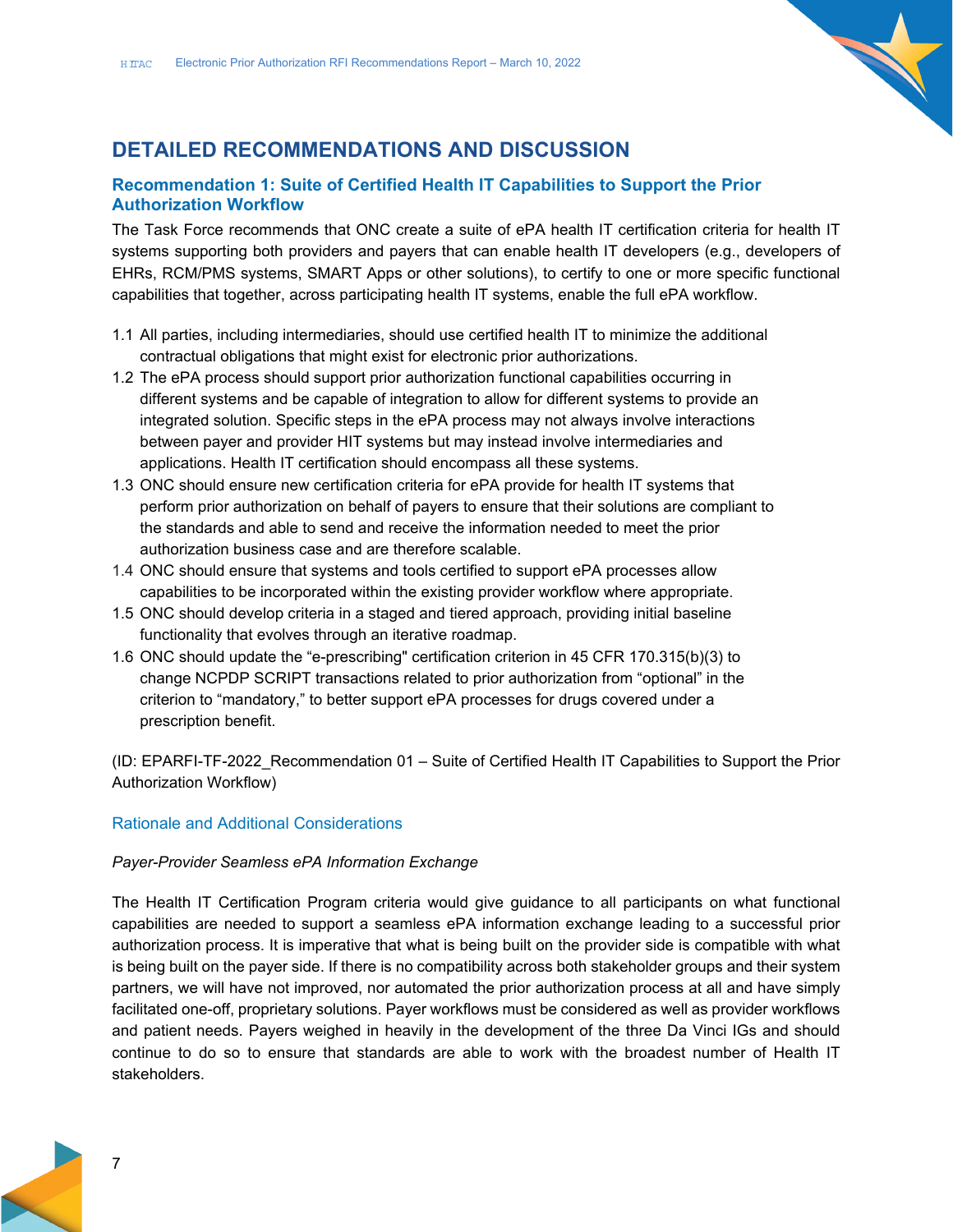Payers would like the option of using certified Health IT Modules, similar to providers. Payers would likely use the certified modules as reference implementations as a proxy for those clinical systems which are traditionally regulated by ONC. Although the payer is technically regulated by CMS and not ONC, both sides need to be compatible to achieve integrated care delivery. There is excellent value in seeking certification to ensure interoperability. There must be consistency and reciprocity across the EHR and payer sides based upon the IGs. Finally, ONC should consider its role in advancing and standardizing health IT modules that can be used by intermediaries, i.e., clearinghouses.

#### **Recommendation 2: Readiness of Implementation Guides to Support Functional Capabilities**

ONC should work with the Da Vinci Project and key healthcare stakeholders (i.e., providers, developers, patients) to develop appropriate health IT certification criteria that incorporate key functional capabilities for prior authorization.

- 2.1 ONC should use the Task Force's Health IT ePA Functional Criteria RFI Specifications guidance document (Attachment B) to assess maturity and readiness for adoption of the Implementation Guides for CRD, DTR and PAS and functional capabilities.
- 2.2 ONC should not be limited to requiring certification to a full IG or all IGs by one system, e.g., EHRs, rather we encourage ONC to define certification criteria that only require compliance with parts of the IGs initially.
- 2.3 HHS should work with Da Vinci Project leads and key healthcare stakeholders (e.g., payers, providers, HIT developers, patients) to determine functional requirements for health IT vendors acting on behalf of the payer to ensure that their solutions are compliant to the IGs and be able to send/receive the information needed to meet the prior authorization business case and therefore scalable.
- 2.4 Privacy and security of the data should be considered in criteria development along with the functional capabilities.

(ID: EPARFI-TF-2022\_Recommendation 02 – Readiness of Implementation Guides to Support Functional Capabilities)

#### Rationale and Additional Considerations

The Task Force's Health IT ePA Functional Criteria Spreadsheet (Attachment B) is a visual tool that maps the implementation guides to events in the ePA workflow process. It includes the Task Force input on the maturity and readiness for adoption of the CRD, DTR and PAS IGs and functional capabilities needed to perform a successful prior authorization. The task force recommends working with the Da Vinci Project and key stakeholders to flesh out appropriate specifications, as this document is provided to convey examples only.

#### *Maturity of Da Vinci IGs*

The Da Vinci IGs are the best option in the healthcare industry for scalable solutions to improve payer/provider interoperability. We need to be directional, sound, and provide next phase guidance for innovators to ensure at a minimum, that emerging solutions are built on emerging standards. The adoption of the FHIR base standard does not solve for the business case without the underlying functional

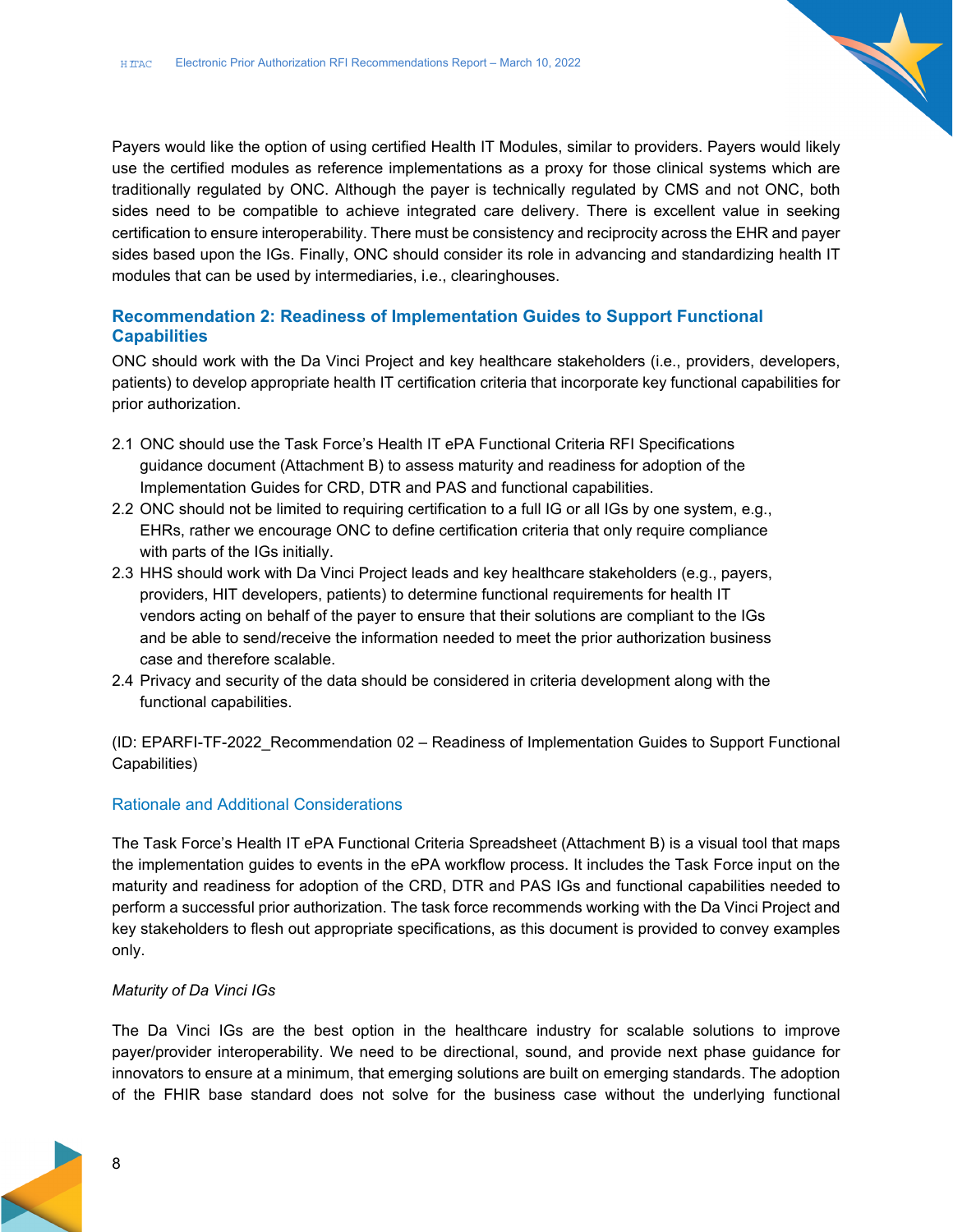capabilities within the IGs clearly stated to define the specific content and workflows. Certified health IT systems should not be able to use proprietary solutions when standards are available for implementation as these solutions add burden to process and cost. The most important factor is to have standard APIs that can be implemented by health IT solutions supporting the PA workflow.

The Task Force recognized that the complete suite of Da Vinci IGs is not yet ready for implementation at scale, and that there are different levels of maturity for each of the IGs. Today, early adopters are moving forward with the IGs as written in part or in whole based on the role of their respective health IT systems, which will provide more real-world testing. This testing is crucial, especially across physician practices of all sizes and specialties, to make sure the technology functions well across practice settings and in production.

Each of the Da Vinci IGs addresses a different phase of the prior authorization workflow and each can be implemented as a stand-alone solution which can provide incremental value. Based on what is ready and what is available, pieces of the IGs that are available and provide value should be identified in a certification strategy along with a timeline. Ultimately, however, the combined IGs must be implemented across the relevant health IT systems to fully digitize the prior authorization workflow and deliver an overall solution.

ONC certification criteria should not be based on the current, more "coarse" scope of the Da Vinci IGs, but instead should be based on a more granular approach that enables key interactions within each IG to cross various health IT solutions involved in the PA workflow. A baseline of functional criteria for prior authorization should be considered based on the required capabilities that support prior authorization in the majority of RCM/PMS, EMR and payer systems today. This baseline can then evolve to reflect the cuttingedge model of prior authorization that is laid out in the Da Vinci IGs.

#### *Privacy and Security of Health Information*

Privacy and security of protected health information must be considered in any IGs that are adopted for health IT certification. Implementations must capture the data required by payers to process a prior authorization for a particular service and safeguard against exposure of more patient health record information than needed by the payer for prior authorization processing.

Furthermore, there must be a way to ensure that patients choosing to self-pay for a particular service have the option to not share health information about that service with the payer. It is the patient's right under HIPAA to have associated data withheld from their insurance plan. These are key protections to ensure patient trust in any adopted certification requirements. Sharing of health data in excess of what is needed for prior authorization processing, or sharing data of patients not using insurance for a particular service, would be highly distressing to consumers and cause distrust between clinicians and patients, and between patients and health plans.

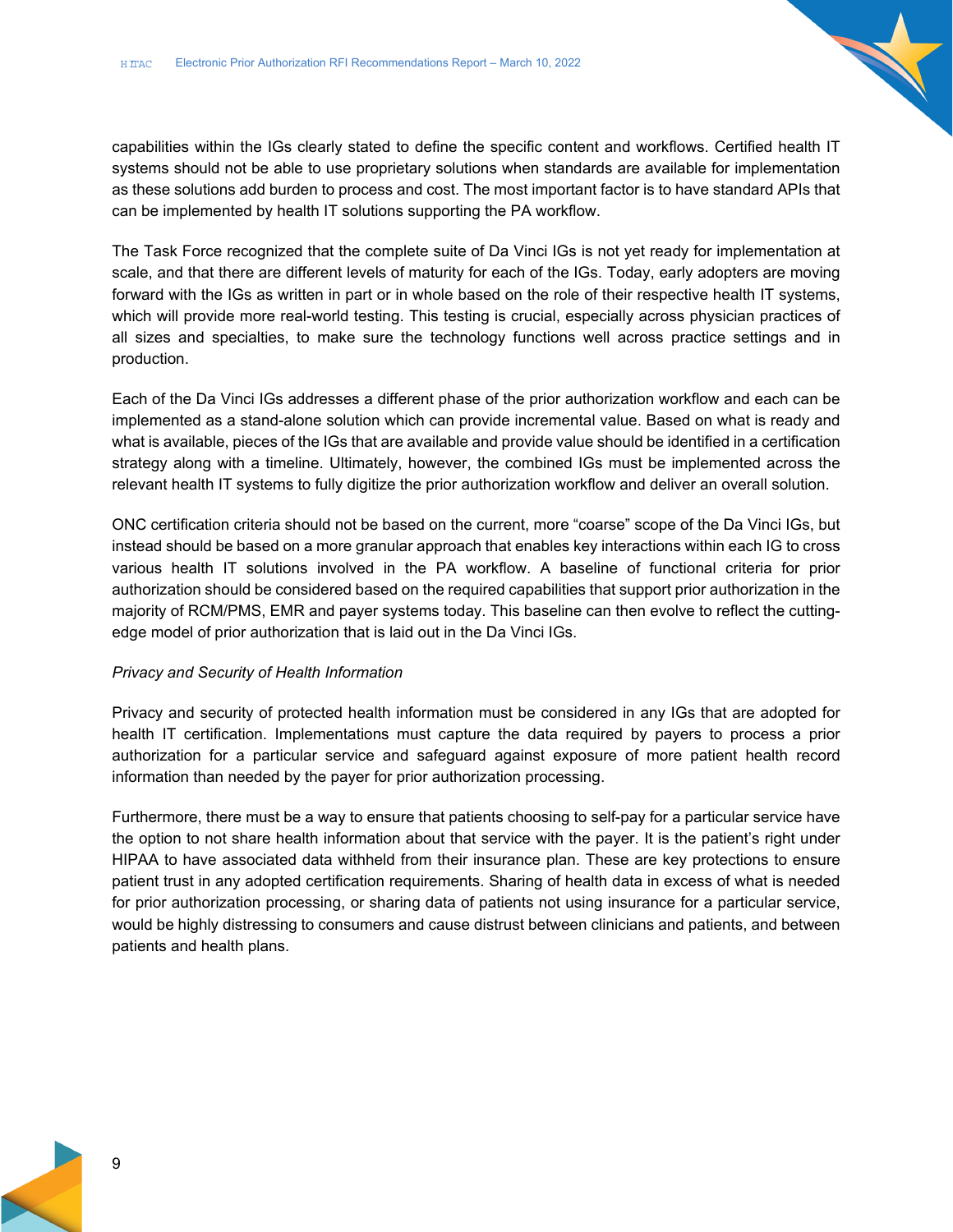

#### **Recommendation 3: Patient-Centered Inclusion in ePA**

The Task Force recommends that ONC work with SDOs and other key stakeholders to build out standards to meet patient use cases and provide transparency.

- 3.1 Capabilities supported by standards for ePA should include: the ability for patients to opt-in to participate in the prior authorization process including status information related to making a prior authorization request; prior authorization status including relevant descriptions of where the prior authorization is in the process through to decision; and the ability to obtain the cost of the medical care connected to the prior authorization based on health plan coverage, including relevant cost information related to in-network status of treating physician(s), ancillary services related to the prior authorization, and desired place of care.<sup>5</sup>
- 3.2 Stakeholders should develop additional IGs or modify existing IGs, such as IGs supporting the Patient Access API policy finalized by CMS, to enable the prior authorization status updates for the patient and allow for voluntary patient inclusion in the ePA process.
- 3.3 Stakeholders should consider whether the Blue Button 2.0 API IG (and related IGs, such as PDex) should be amended to add the ability for patients to have access to prior authorization status and final determinations. Patients should also have access to the information that will guide them on how to handle denials and appeals.
- 3.4 Standards should be developed for electronic ID cards to support exchange requirements for patient matching.
- 3.5 The ONC roadmap should include plans within future ePA processes to enable patients to have the ability (but not be required) to submit to a payer a request for a prior authorization, participate in the prior authorization process, make a request, and obtain the cost of the medical care based on their health plan coverage, provider network and desired place of care.
- (ID: EPARFI-TF-2022\_Recommendation 03 Patient-Centered Inclusion in ePA)

#### Rationale and Additional Considerations

#### *Healthcare Consumerism*

The Task Force discussed current barriers to and benefits of patient transparency and engagement in the prior authorization process. The Task Force identified a high priority need to increase focus on the consumer prior authorization experience and noted that healthcare consumers can be positively impacted by more rapid treatment approval; increased understanding of their healthcare options; ability to participate in their care decisions; increased patient satisfaction with their healthcare experience; and care delivered sooner to avoid unnecessary complications.

### *ePA Patient-Specific Benefits*

 $5$  Specific functionality for consideration is found in the Attachment B Section Two - Impact to Patient, Recommendation.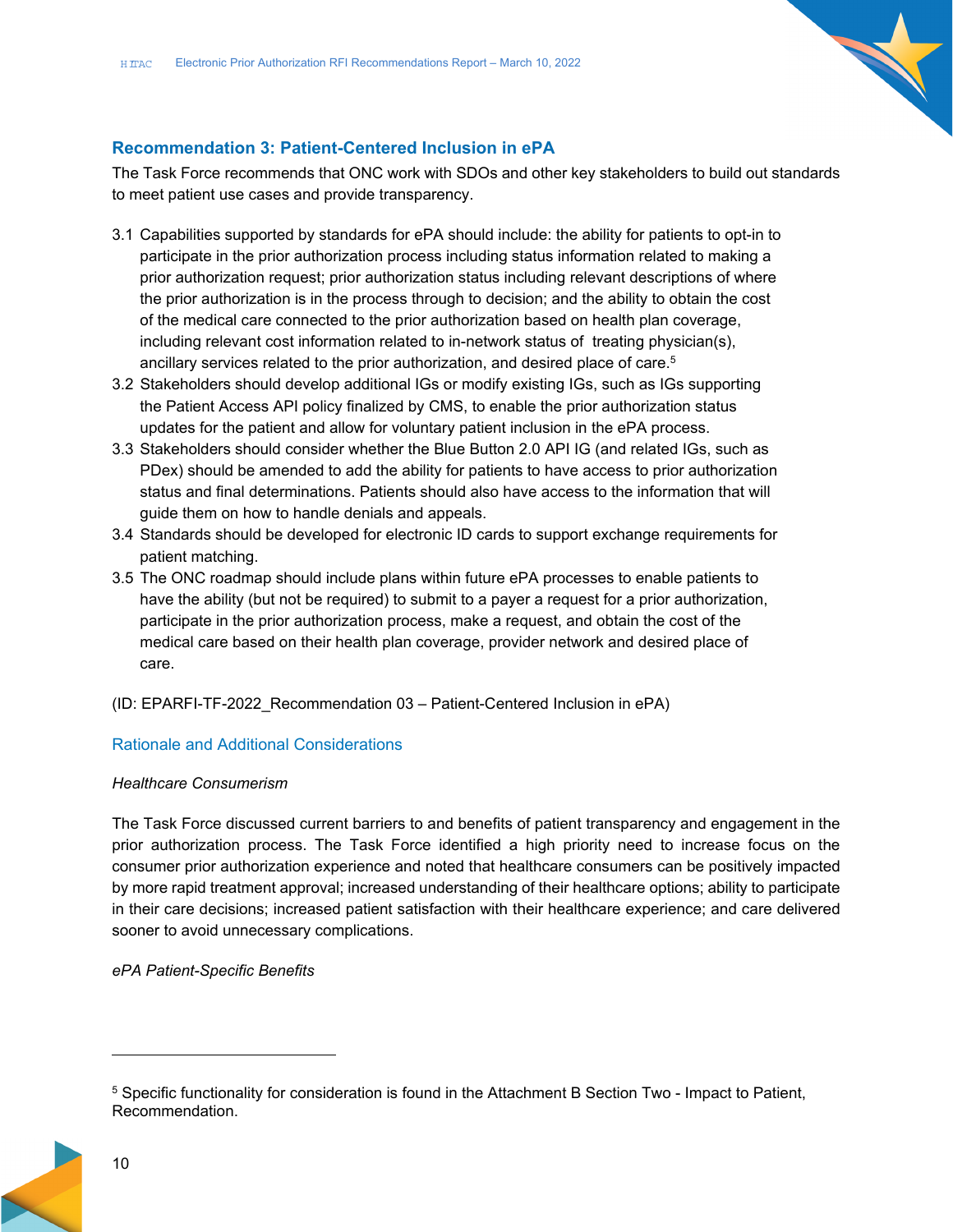Prior authorization requests and responses must be for a patient-specific coverage benefit based on their plan coverage. Patient-specific coverage information through a standardized, end-to-end electronic prior authorization process widely implemented by physicians and health plans that provide patient-specific prior authorization requirements would have the clear benefit of preventing care delays.

"Exposing" patient-specific prior authorization requirements at the point of care in EHRs could support informed conversations between physicians and patients regarding treatment decisions and ensure that prior authorization is initiated when care is scheduled. Likewise, clear identification of the required documentation and automated exchange of information for a specific patient between providers and payers will speed time to care. Improving the prior authorization process can also prevent patients from abandoning treatment related to prior authorization-related slowdowns and discouragement.

Additionally, patients will be more likely to follow-up on diagnosis and treatment, if prior authorization is approved (and visit scheduled) prior to leaving the practice, supporting patient goals to:

- Minimize delays in treatment, due to prior authorization requirements.
- Avoid additional visits where additional tests or information gathering is required to support payment, which can be organized and captured as part of the initial visit rather than potentially requiring follow-up visits to satisfy prior authorization requirements; and
- Understand if something is covered and authorized, allowing the provider and patient to select services that are both appropriate and minimize the cost to the patient.

Ideally, prior authorization data sent to payers would be codified to minimize the need for human review and further reduce care delays. Treatment abandonment and care delays can have a negative impact on patient clinical outcomes, as shown by a recent AMA physician survey.6

#### *Patient Price and Prior Authorization Transparency*

ePA processes should include alignment to patient electronic cost estimates (e.g., Advanced Explanation of Benefits) for a successful ePA process. Price transparency of a procedure, service or item has the potential to drive patient engagement in their care. Physicians or their designees send a prior authorization to a payer when required by a patient's health plan to obtain approval to perform a procedure or service, which typically does not include obtaining a price from the health plan for the services potentially to be performed.

Patients should not be *required* to participate in the prior authorization process; this could increase chances of prior authorization denials if patients are not able to comply with documentation requirements. The potential for conflicting data submissions from physicians/patients should also be considered, as it could impact the timeliness of the prior authorization process and decision outcomes. However, patients should be able to opt in to receiving updates on the status of in-process prior authorization requests.

<sup>6</sup> See https://www.ama-assn.org/system/files/prior-authorization-survey.pdf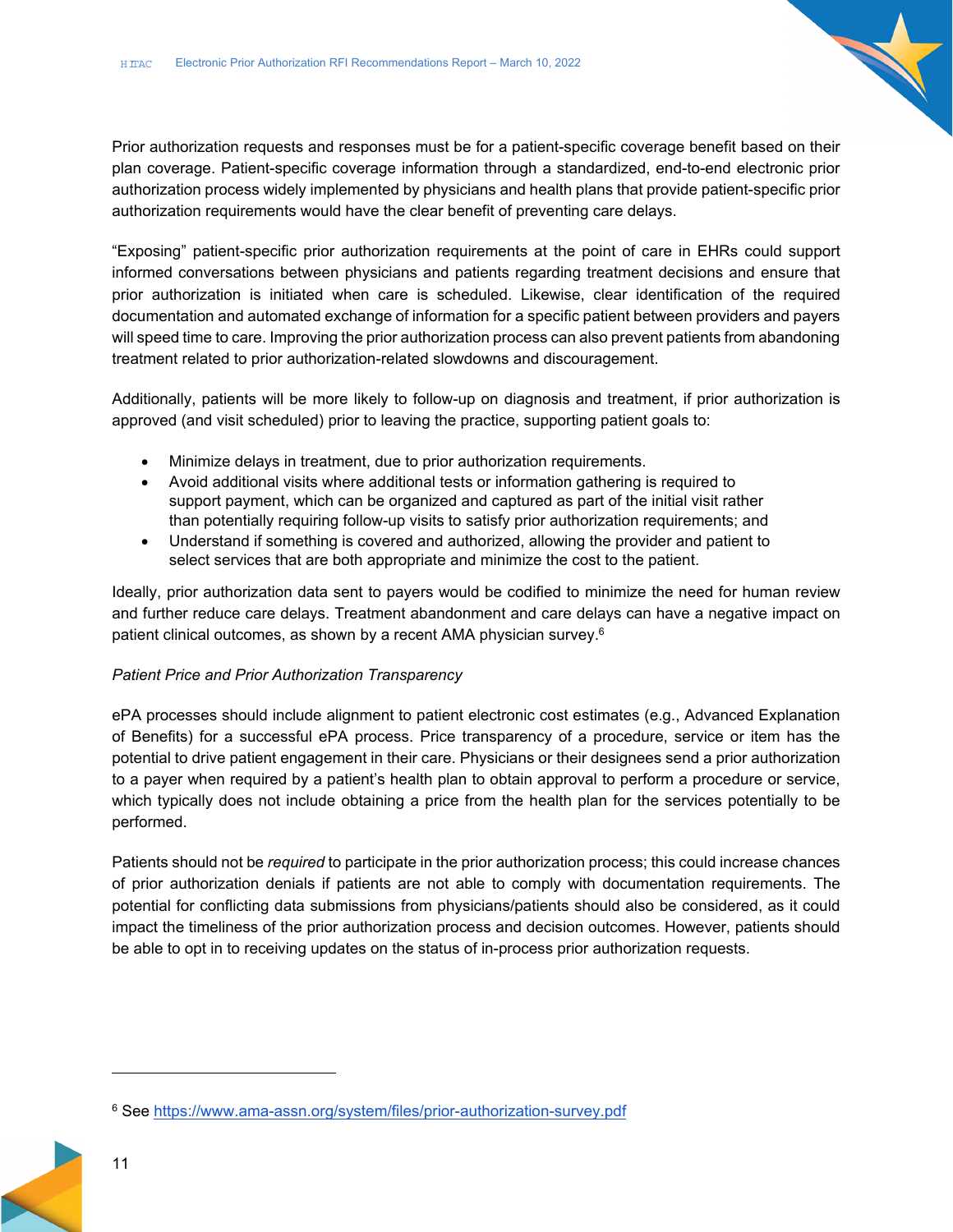It is important to note that the ePA process needs to allow patients to direct their status updates to the application of their choice. A standard representation of prior authorization will enable patients to have better access to information and status of in-process and approved services that require prior authorization.

#### *Testing and Vetting of Health IT*

The Task Force considered and discussed extensively the patient's need for transparency and engagement that included the following additional considerations related to patient-centered innovation. Because prior authorization is perhaps the only revenue cycle transaction that directly impacts patient care, it is crucial that any technologies considered for adoption under the Certification Program be adequately tested and vetted. Adoption of immature technology could exacerbate existing prior authorization-related care delays and patient harms through errors and lost transactions. With care quality and responsiveness are at stake, we must be sure that standards have proven viability in real-world settings.

#### *Benefits of Payer Metrics and Exposing Prior Authorization Requirements at Point of Care*

"Exposing" health plan prior authorization requirements at the point of care supports informed conversations between physicians and patients during treatment selection and prevents care abandonment associated with patients being lost to follow up when care is delayed due to unknown/unmet PA requirements. Improving the transparency of prior authorization requirements and documentation needs in the scheduling and clinical documentation workflows will enable awareness of all the necessary data not yet available to be collected during the patient visit or stay, preventing additional appointments to obtain prior authorizationrelated data.

The Task Force anticipates that the guides/standards being proposed will reduce time to care, treatment abandonment, and PA denials. Patient-focused metrics should be included in any piloting/testing to ensure that we are achieving these important goals.

#### **Recommendation 4: Prior Authorization Roadmap to FHIR**

HHS should create and update a "Health IT ePA Roadmap" for health IT systems supporting providers, payers, and consumers that lays out an iterative path forward to move stakeholders to an integrated, automated prior authorization workflow.7

The roadmap should describe:

- 4.1 How capabilities and specifications should be mapped to the Da Vinci IGs.
- 4.2 A timeline that aligns the maturity of the capabilities within the Da Vinci IGs and the speed of the industry's ability to comply. The timeline should be informed by an environmental scan that assesses the readiness of the IGs and identifies the functionality that provides value to patients, providers, and payers.
- 4.3 A path for information exchange (i.e., C-CDA to FHIR) to lead stakeholders to move from a document-driven approach to an event-based and data-driven approach.

<sup>7</sup> See Attachment B: ePA Functional Criteria RFI Spreadsheet.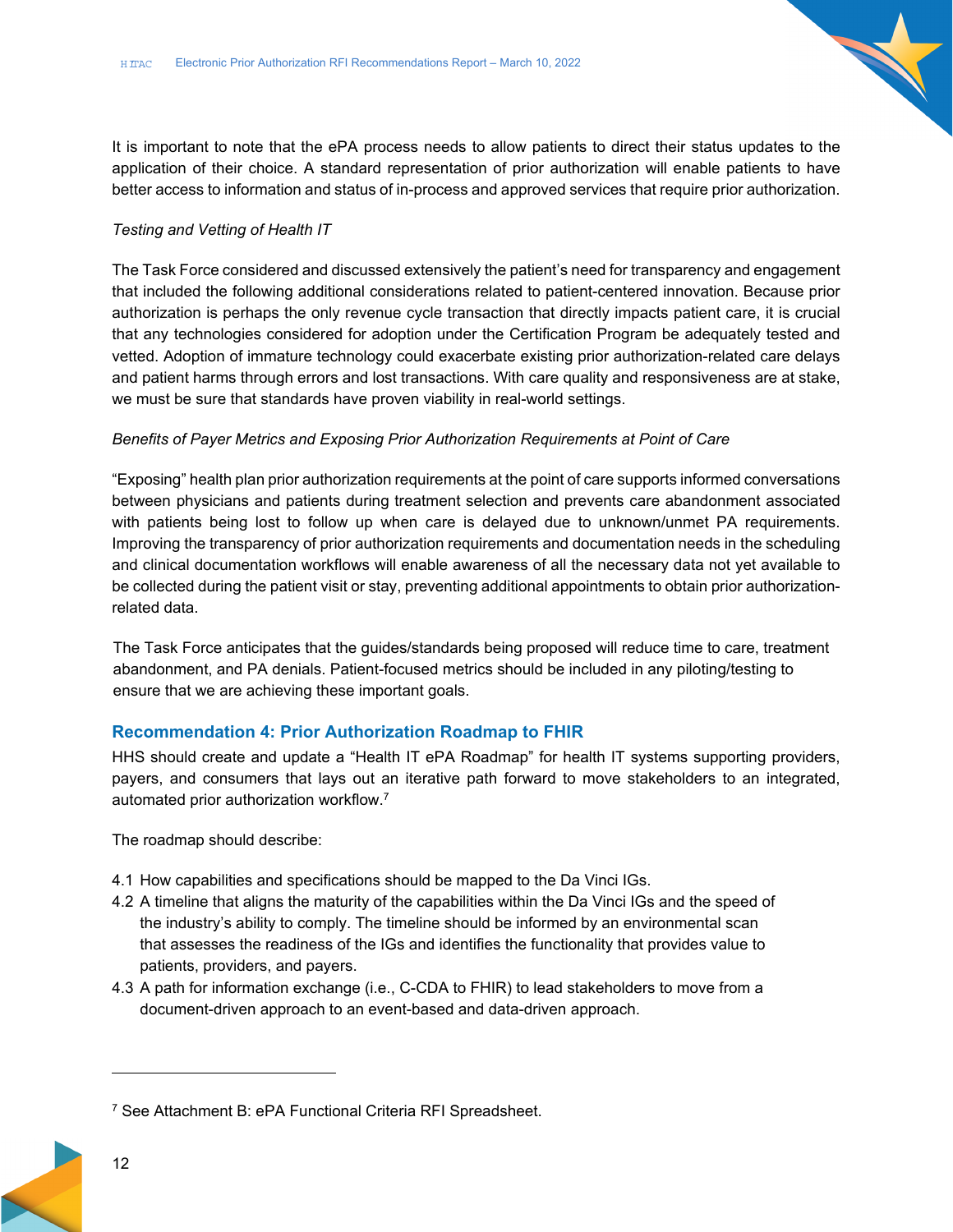- 
- 4.4 A strategy for certification criteria to be adopted in a tiered and staged approach, providing baseline functionality as well as a roadmap for cutting-edge organizations.
- 4.5 A certification strategy only based on FHIR-to-FHIR endpoint transactions.
- (ID: EPARFI-TF-2022\_Recommendation 04 Prior Authorization Roadmap to FHIR)

#### Rationale and Additional Considerations

The aim of the roadmap should be to encourage standardization but also to encourage innovation. The certification process should be a user-friendly and simple mechanism to allow alternative solutions by cutting edge organizations. Criteria should be conveyed in a tiered and staged approach, providing baseline functionality that also supports innovation. This is driven by continued testing in real settings to validate and improve the standards and the use of human-centered design to ensure patients would benefit from these advancements.

#### **Recommendation 5: Adoption at Scale**

HHS should develop an informed and vetted iterative roll-out plan for certification and adoption in collaboration with CMS, SDOs, and other healthcare stakeholders. The plan should allow for adoption and maturity at scale of a fully functional prior authorization workflow by setting/service, with no requirements rolled out until the standard has been tested in that practice setting and for that type of service (e.g., imaging).

- 5.1 Initially roll out ePA for procedures that are most commonly subject to prior authorization and are being pilot tested through Da Vinci. Over time, additional procedures can be added that may take longer for less mature health IT systems to adopt.
- 5.2 Recommend that any provider requirements imposed by CMS or other payers to enforce use of ePA be put in place after the standard(s) have been tested and adopted in that practice setting (e.g., ambulatory practices), and for that type of service (e.g., imaging).
- 5.3 Roll out individual components as they are ready and fully tested leading to implementation of the CRD, PAS, DTR and related IGs.
- 5.4 ONC should focus certification initially on the source of the information (e.g., payers for coverage determination and documentation requirements, and providers for access to supporting information).
- (ID: EPARFI-TF-2022\_Recommendation 05 Adoption at Scale)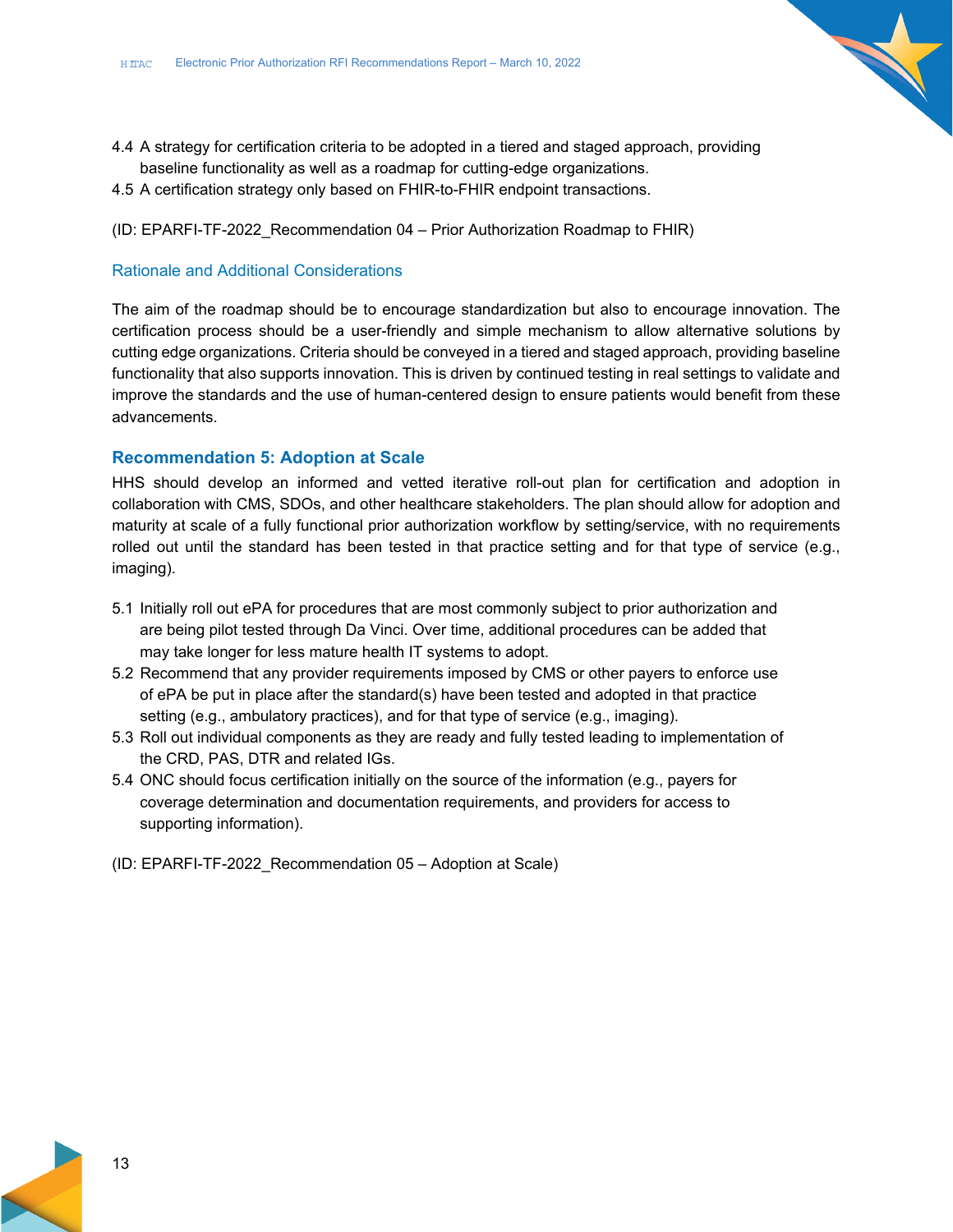

#### **Recommendation 6: Regulatory Coordination**

Given the emergence of new standards to support ePA, HHS should ensure that regulations allow multiple standards to at least temporarily co-exist as they are tested and used by stakeholders to meet specific business needs, while preserving widely used existing standards and addressing gaps.

- 6.1 The Certification Program should address the complete prior authorization workflow across one or more payer, provider or third-party HIT system(s). However, the individual components can be certified, implemented incrementally, and structured to allow both ONC and HIPAA regulations to update/change independently but remain harmonized with strong consideration of the status of the other regulations.
- 6.2 Certification requirements that allow a FHIR-enabled process for prior authorization transactions should not require the use of translation to X12.
- 6.3 An amendment should be made to the HIPAA exception approval process for testing emerging standards to be less burdensome for beta testers and more proactively supportive of innovation.
- 6.4 CMS should ensure compatibility with HIPAA transaction and code set regulations.
- 6.5 ONC should collaborate with CAQH CORE to add response times as contained in its Prior Authorization Operating Rule<sup>8</sup> for the critical interactions that the ePA implementation guides are introducing.
- (ID: EPARFI-TF-2022\_Recommendation 06 Regulatory Coordination)

#### Rationale and Additional Considerations

The Task Force agreed that certification requirements that allow a FHIR-enabled process should not require the use of translation to X12. For those stakeholders that do not have FHIR enabled, an intermediary acting on behalf of the stakeholder can expose FHIR endpoints to perform the X12 translations and interact directly with the stakeholders using either FHIR or X12. FHIR to X12 translation should not be required for compliance and/or HIPAA exceptions should be supported. The Da Vinci IGs support the exchange of attachments as FHIR based restful transactions or using X12 275.

The translation between FHIR and X12 is an artifact of the previous standards and new standards colliding due to regulatory requirements. The Task Force encouraged consideration of an approach in which stakeholders don't have to do translations between new and old standards to increase efficiency. Eliminating the X12 submission requirement for prior authorization would spur the use of FHIR as payers update their prior authorization processes.

#### **Recommendation 7: Attachments**

In considering standards for attachments, the Task Force emphasized the need to move the healthcare industry from a document driven to data driven information exchange.

7.1 ONC should prioritize criteria based on the PAS IG that allows data, C-CDA or FHIR documents be provided in a FHIR construct that is:

<sup>&</sup>lt;sup>8</sup> See https://www.caqh.org/core/prior-authorization-referrals-operating-rules.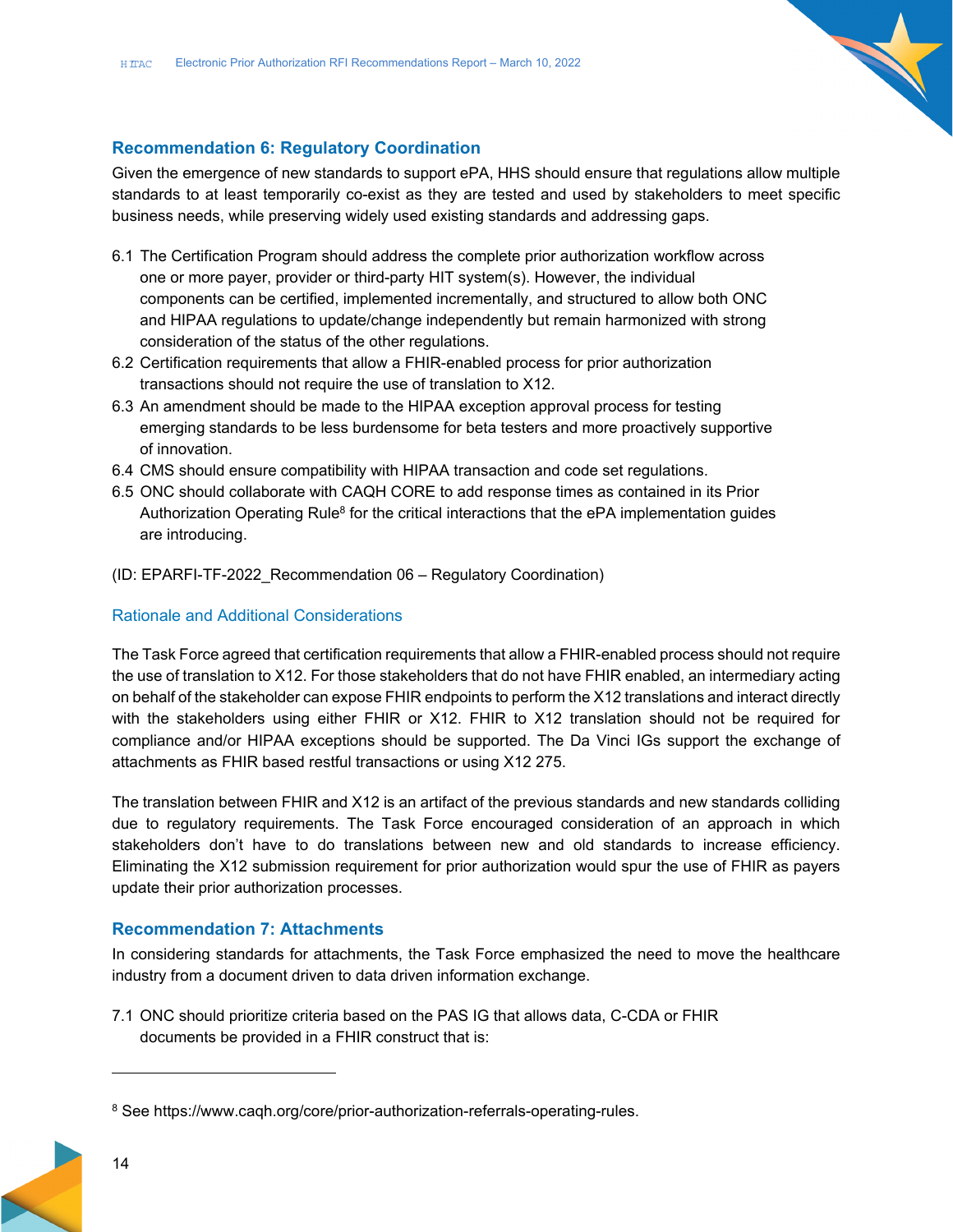- a. certifiable and testable as a unique process regardless of what larger workflow it is supporting.
- b. developed based on movement of all stakeholders toward FHIR-based interactions that can include the variety of supporting information necessary to support an authorization request in the short term and aim for a more automated approach based on FHIR-based APIs to gather all relevant data.
- 7.2 Both the CDA Attachments IG and/or FHIR documents require further maturation and sufficient testing to be considered as an ePA minimum standard for adoption at scale before mandates should be established.
- 7.3 ONC should consider a "soft" timeline, e.g., when a specific quantitative testing threshold is reached, a specified timeline for adoption could kick in if there is still a need for documentbased submission of attachment data.
- 7.4 Providers should have the option to either compile an attachment document that includes all supporting data or exchange the requested data gathered individually.
- 7.5 Any certification criterion addressing a CDA attachment functional requirement certification criterion should remain optional; innovators not be locked down to the payload using a CDA Attachment IG approach only.
- (ID: EPARFI-TF-2022\_Recommendation 07 Attachments)

#### Rationale and Additional Considerations

Stakeholders continue to need an attachment process which supports all the necessary business cases including prior authorization and claims. Attachments (and acknowledgements) are a complex issue that need to be addressed seamlessly across ONC certification and HIPAA regulations. Accordingly, the Task Force's recommendations in this area are directed to both the HITAC and NCVHS.

NCVHS has submitted letters to HHS requesting the adoption of an attachment standard to support claims and prior authorizations based on the urgent request through healthcare industry testimonies. These testimonies have highlighted the efforts of healthcare stakeholders in implementing attachments for claims that require additional information (X12 277 RFAI, X12 275, CDA carrying the clinical information and X12 999 acknowledgment).

#### *Moving Document Driven to Data Driven Information Exchange*

As HHS develops an iterative ePA roadmap, the department should identify where attachments are used that could be improved with discrete information and pursue efforts to move away from attachments or documents. The Task Force recommends that providers should have the option to either compile an attachment document that includes all supporting data or exchange the requested data gathered individually as collected to avoid transformations, which still could include original source documents. Providing health IT criteria that are initially flexible and focus on the transition to the collection/pull of data rather than requiring only placement of gathered data in a document exchange format provides further flexibility for use of data in future exchanges.

The Task Force discussed the need for flexibility at the same time as establishing common basic standards. While certain attributes may be identified as optional to avoid data collection where data may be irrelevant,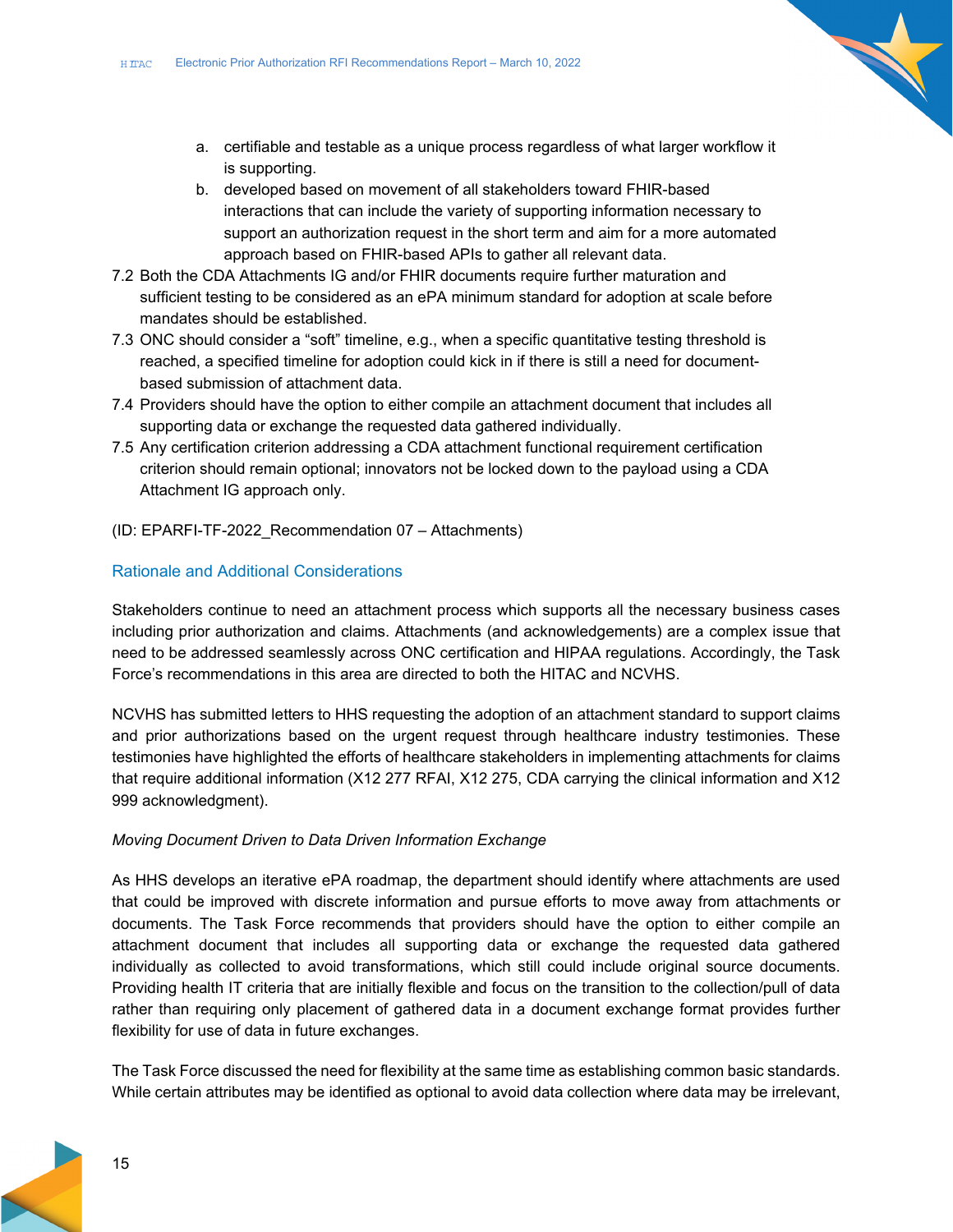interactions should have a base standard (typically an IG in HL7 context) that defines what all parties must do at a minimum. In discussion of C-CDA or FHIR, within supporting information (i.e., attachments), there should be flexibility that crosses standards (e.g., HL7 C-CDA vs. HL7 FHIR).

The Task Force recommends adopting the PAS IG which supports the FHIR questionnaireResponse and individual resources used to populate the questionnaireResponse. While the PAS IG can accommodate FHIR, CCDA, and image documents via the FHIR documentReference, structured data is the preferred documentation approach. The healthcare industry needs to be forward-thinking and aim to avoid promulgating approaches that are dated. Health IT will not necessarily change based upon market demands for new contemporary interoperability.

#### *C-CDA, FHIR-based, and Other Attachment Readiness*

FHIR-based attachments are in development, while C-CDA based attachments may be used but are not widespread. The FHIR attachment process should be certifiable and testable as a unique process regardless of what larger workflow it is supporting. Both the CDA Attachments IG and/or FHIR documents would require further maturation and sufficient testing to be considered as a minimum standard for adoption at scale before mandates could be established. ONC might consider a "soft" timeline such that when some specific quantitative testing threshold is reached, then a specified timeline for adoption could kick in if there is still a need for document-based submission of attachment data. The Task Force suggests the primary focus should be on submitting the relevant data set (i.e., mix of documents, individual data, and unstructured formats).

While the CDex guide could be considered when a payer needs to request additional information from a provider following the submission of the initial PA request, the Task Force supports moving toward PAS IG Version 2 (currently in ballot) that is integrated within the provider and payer workflows that interact with the DTR IG that addresses data collection.

#### *Optional C-CDA Criterion*

The Task Force reviewed current regulations and programs that reference C-CDA capabilities<sup>9</sup> and noted that while the C-CDA standard is a part of the current health IT certification criteria for certain C-CDA document types, the criteria do not address the CDA Attachment Implementation Guide: Exchange of C-CDA Based Documents (CDA Attachment IG).

The Task Force recommends that any CDA Attachment IG criterion remain optional for ePA. If used, there are other guides and standards that would need to be considered, including an X12 envelope (X12 275), and LOINC to request a specific document template and/or source data and X12 999 acknowledgement.

While the Task Force recognizes the interest to leverage current progress and investments made with the C-CDA documents to meet claim attachment and other business needs, we recommend innovators not be locked down to the payload using a CDA Attachment IG approach only. Health IT certification criteria should allow innovators to pilot the functionality within the Da Vinci PAS IG that articulates how to bundle a

<sup>&</sup>lt;sup>9</sup> See Attachment C: Additional Resources Reviewed by the Task Force.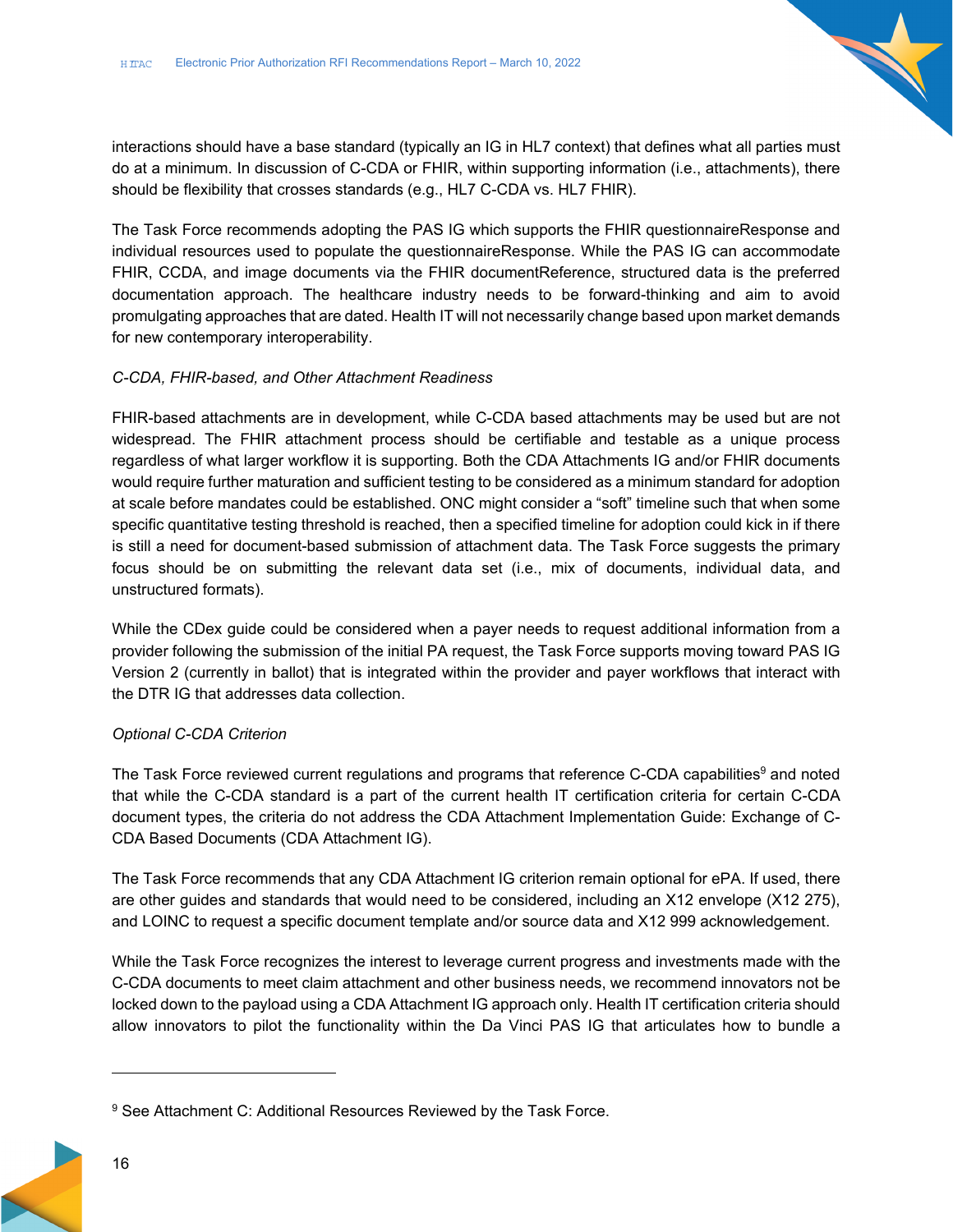collection of data using existing investments and inform future functional requirements as PAS becomes more mature without a need for an exception.

#### **Recommendation 8: Prior Authorization Proving Ground for FHIR**

ONC should develop and fund a proving ground to support maturation of IGs supporting ePA. This effort would:

- 8.1 Encourage and monitor the continued testing of these IGs in real-world settings to validate and improve the standards and the use of human-centered design to ensure patients would benefit from these advancements.
- 8.2 Require pilots and early implementers of the Da Vinci IGs to publicly report key metrics. Metrics examples include provider time spent on prior authorization before and after adoption; percentage of prior authorizations that were completed digitally (e.g., automatically); time to care delivery before and after adoption; cost savings; percentage of payer denials and both direct and indirect cost to providers of implementing the Da Vinci IGs. This will provide valuable data to the industry regarding the overall value of investing in this technology.
- 8.3 Require independent review of return on investment (ROI) and analysis to demonstrate improved metrics related to the ePA process.
- (ID: EPARFI-TF-2022\_Recommendation 08 Prior Authorization Proving Ground for FHIR)

#### **Recommendation 9: Establishment of an Advisory Process**

ONC should establish a review and advisory process that advises on the ePA adoption lifecycle. This process should:

- 9.1 Evaluate ePA readiness and the maturity of the ePA implementation guides (CRD, DTR, PAS and others) and make recommendations for certification enhancements to support adoption, standard maturity, scalability from a multi-stakeholder perspective.
- 9.2 Identify gaps in current capabilities and encourage development of additional capabilities, such as patient-centered transparency.
- 9.3 Increase collaboration and extend federal funding to accelerate the movement toward adoption at scale (e.g., FHIR Accelerator).
- 9.4 Ensure standards and criteria are addressed and incorporated into the Interoperability Standards Advisory. Following adoption in the Certification Program, recommend updates to standards be addressed through the Standards Version Advancement Process.
- 9.5 Enable stakeholders to come together and match to the same requirements and ensure API conformity.
- (ID: EPARFI-TF-2022\_Recommendation 09 Establishment of an Advisory Process)

#### Rationale and Additional Considerations

The Task Force believes the complete suite of DaVinci IGs (CRD, DTR, PAS) are not yet ready for implementation at scale. However, it believes that establishing an advisory body that performs the above duties would increase ePA system development, stakeholder engagement and the speed of adoption.

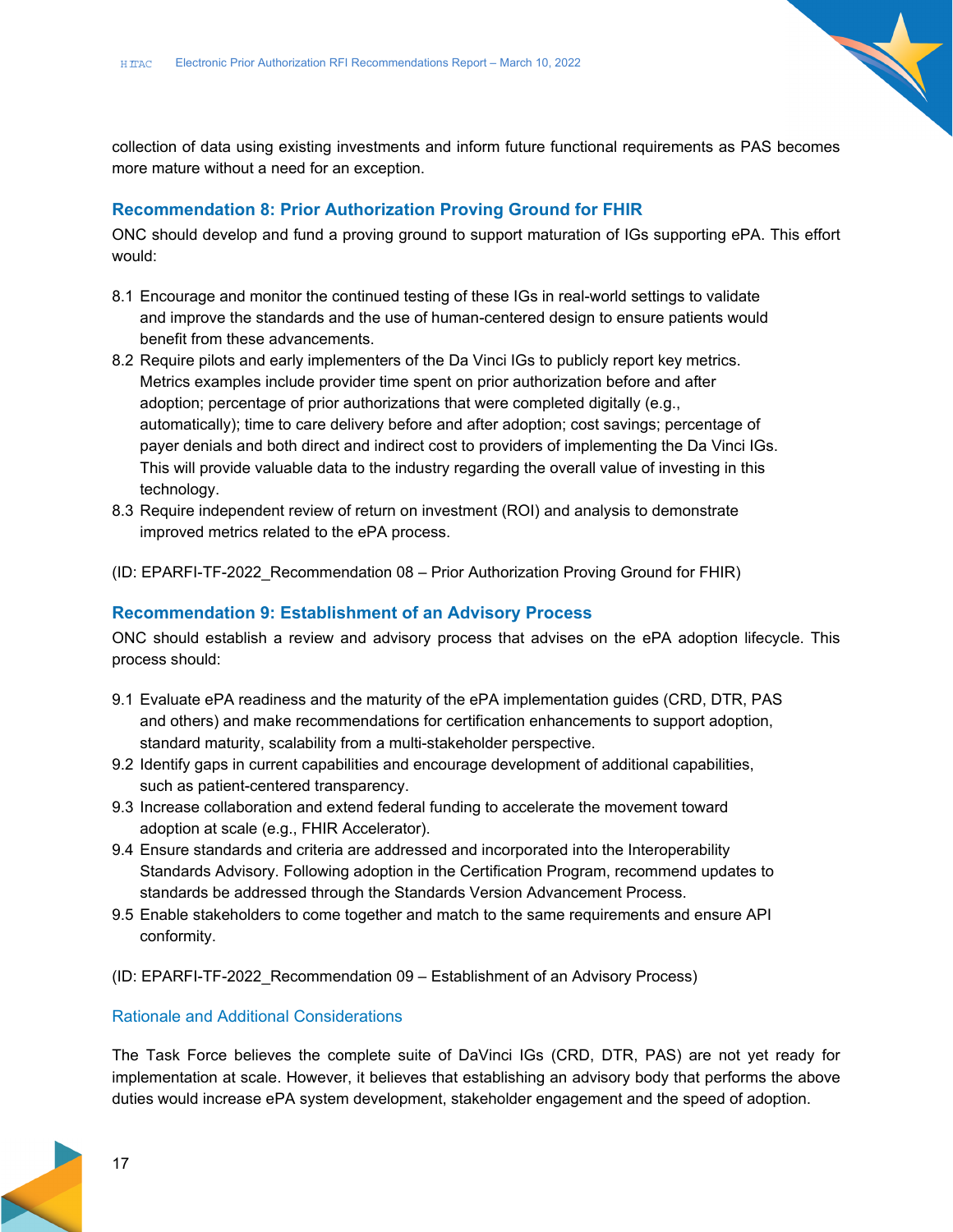

### **Recommendation 10: Accessibility of Health IT for ePA at Scale**

The Task Force recommends HHS explore additional incentives and supports to ensure ePA processes are effectively adopted and implemented across the care continuum.

- 10.1 ONC should partner with other agencies to establish positive incentives for stakeholder groups (providers, payers, other health care stakeholders) to reach adoption at scale and enable stakeholders to choose preferred system/systems, internal/external app, or other solutions to manage or initiate an ePA.
- 10.2 To ensure the widest beneficial impact of ePA technology and protect against further exacerbation of current health disparities, HHS should explore incentives to support smaller, under-resourced providers in adopting and implementing standard ePA technology.
- 10.3 The Certification Program (i.e. ONC's CHPL) should inform and support providers' ability to mix and match components they use in their practice setting. Many providers will be unaware of which health IT products are necessary to fully support ePA. The CHPL should clearly identify and group together complementary health IT products into suites of modules that support ePA.
- 10.4 Supporting overall reduction in the volume of prior authorization requirements will also be necessary for widespread ePA implementation. Exploring policies such as a trust and verify framework for prior authorizations that are routinely approved (e.g., gold carding), can help to reduce overall burden and ensure uptake of ePA for high priority procedures, services, and items.

#### (ID: EPARFI-TF-2022\_Recommendation 10 – Accessibility of Health IT for ePA at Scale)

#### Rationale and Additional Considerations

We cannot leave patients in underserved communities behind in the ePA process; it would exacerbate the health care disparities that already exist in our country. We should hold all stakeholders accountable for the functional criteria needed for each successful ePA and apply levers for adoption. Success will be realized only if all stakeholders have the functional criteria and access to technical capabilities to share accurate and complete information required to complete a PA.

The Task Force discussed the value in adding performance measures to the Promoting Interoperability program and MIPS. Providers who choose to opt in can earn points towards meeting the programs' objectives, while payers set up standards-based APIs that conform to the Da Vinci implementation guides. Providers who have an opportunity to use ePA-enabled health IT systems can begin to interact with these payer APIs through optional program requirements as the interactions across various health IT configurations is further developed and matured, culminating in a set of clearly defined interaction sets or building blocks within each of the Da Vinci implementation guides. Over time the functional criteria and APIs can be certified to by all payer and provider health IT systems interacting with the prior authorization workflow.

Payers should support prior authorization while processes are put in place to implement a trust and verify framework (i.e., gold carding), or other authorization approaches at a more general, (chronic) condition

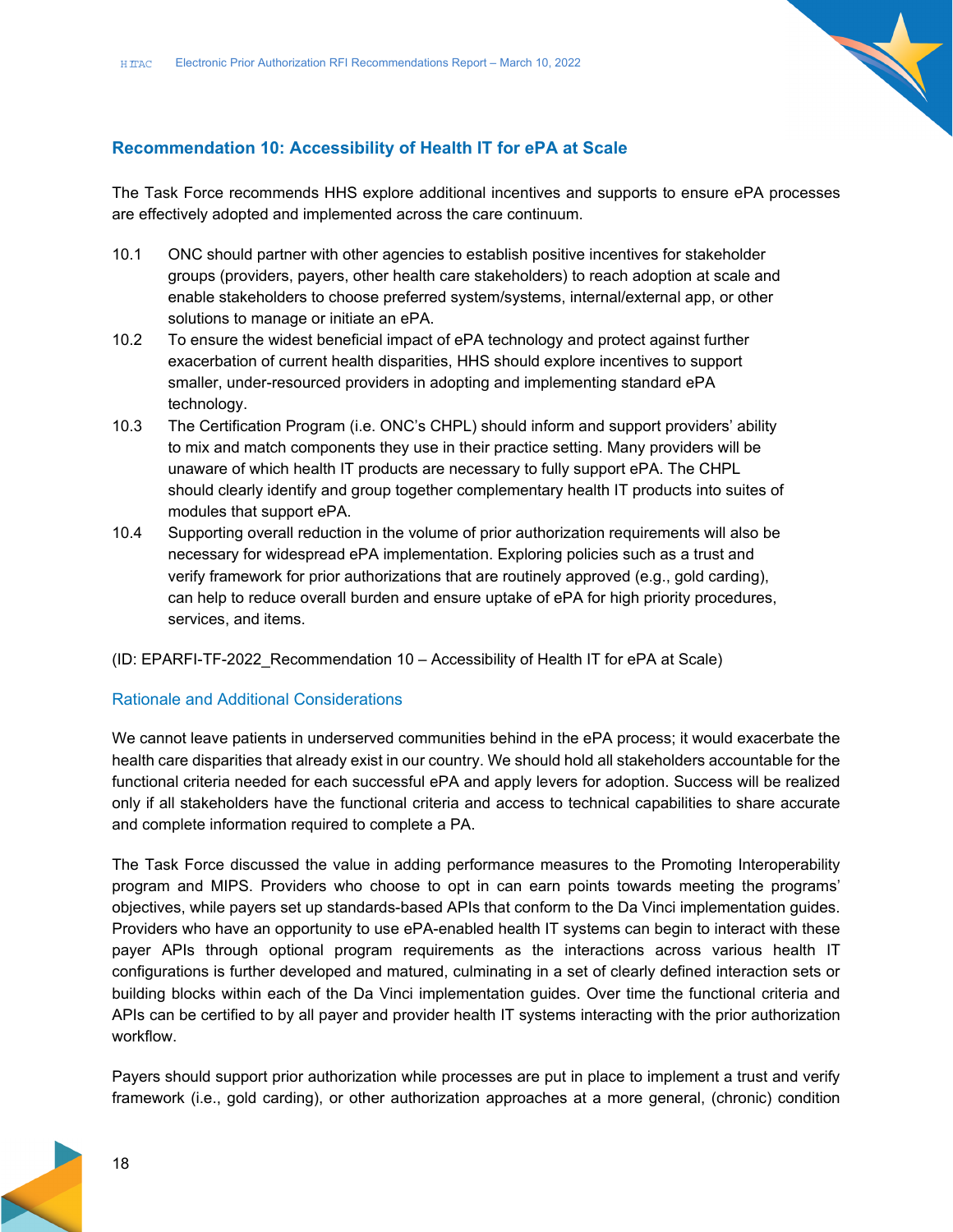level and review prior authorization lists to remove requirements and/or rules that are approved a significant percentage of the time to reduce prior authorization burden. This will enable payers to realize efficiencies and effectively implement ePA for the remaining procedures and services requiring prior authorizations.

#### **Recommendation 11: Innovation around ePA Integration**

ONC should require health IT systems to provide inter-provider communication and workflows associated with the ePA certified processes with the goal to allow "pass-offs" between physicians and other practice staff and ability for physicians to save an initiated PA to complete later and/or delegate to staff.

11.1 Tools should be made available to trigger a new/renewal PA that may be submitted by an expanded group of stakeholders to enable ePA processes based on best practices (e.g., patients, DME providers, etc.).

(ID: EPARFI-TF-2022\_Recommendation 11 – Innovation around ePA Integration)

#### Rationale and Additional Considerations

The Task Force discussed that physicians do not typically perform a complete prior authorization, but delegate to their designee to handle the supplemental information request and other follow-up required. Therefore, the prior authorization process must be incorporated within the existing workflow and allow rolebased delegation to the back-of-the-office staff and/or patient to complete prior authorization request and/or respond to payer supplemental information requests.

The Task Force recognized that prior authorizations may be submitted by an expanded group of stakeholders and tools will need to be developed to enable ePA processes based on best practices. For example, systems or patients may begin to trigger the prior authorization in certain instances. Initial DME ePA requests are currently ordered by a system, however, we envision a third-party intermediary should be able to trigger a DME request in the future.

#### **Recommendation 12: Innovation around ePA Bundles**

HHS should encourage expansion of authorizations from a single procedure or service within a "single medical episode" to one where authorizations cover services performed concurrently that may be bundled into an established protocol or complex treatment plan to improve transparency, reduce complexity/administrative burden, and improve coordination of care.

- 12.1 Encourage further study of the required capabilities/additional code options for concurrent care authorizations that need to be included in the future Da Vinci CRD IG to meet the business need.
- 12.2 Encourage payers through various levers to continue to move toward episode of care, complete treatment plan or bundled services including ancillary services required to complete the service for prior authorizations review and decision.
- (ID: EPARFI-TF-2022\_Recommendation 12 Innovation around ePA Bundles)

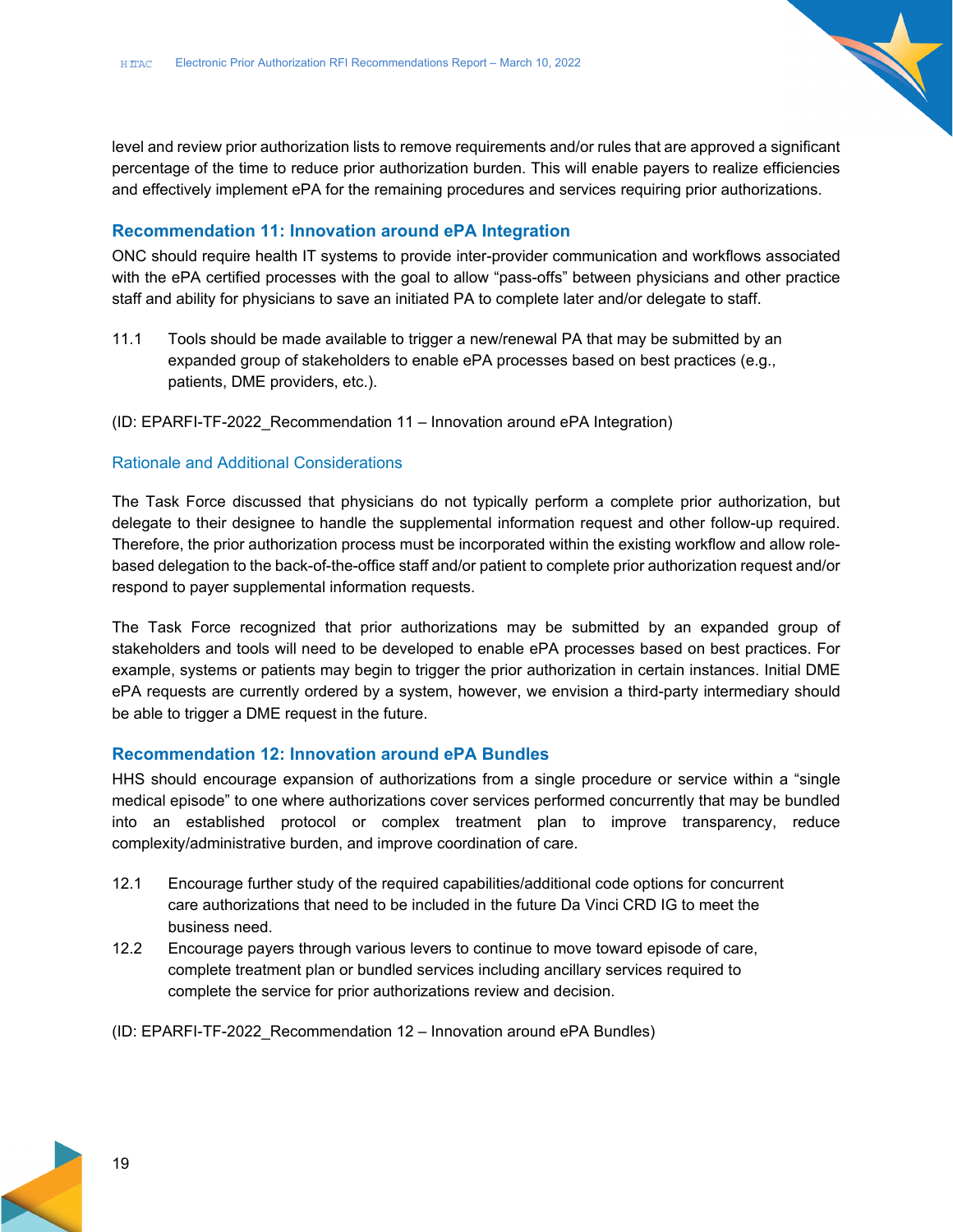

#### Rationale and Additional Considerations

Coordination of care for a patient may consist of multiple complex medical procedures and services, DME and other services provided by multiple care providers which should not require additional approvals if the bundled protocol is approved. Similar to dental treatment plans, knowing the costs and expected medical care for the complete treatment plan allows patients to engage in determining their finalized treatment plan that makes the most sense for their situation and their desired place of care.

The Da Vinci CRD guide potentially would need to add an option to flag the need for concurrent authorization. This would alert the clinician that he/she could proceed with ordering the service/treatment, but that additional documentation would need to be submitted for the claim to be paid.

#### **Recommendation 13: Multi-Stakeholder Engagement**

ONC should solicit multi-stakeholder feedback, including feedback from other departments, agencies, programs across HHS (i.e., CMS), and key stakeholders, throughout the development of the health IT certification criteria and roadmap for the acceleration and adoption of the ePA process.

(ID: EPARFI-TF-2022\_Recommendation 13 – Multi-Stakeholder Engagement)

#### Rationale and Additional Considerations

Additional input from provider organizations leading or engaged in this effort will provide valuable feedback to determine the timing and scope of health IT certification criteria and roadmap. Putting a stake in the ground will lead all stakeholders (payer, provider, system(s), etc.) toward adoption at scale. ONC should partner with CMS for the acceleration and adoption of the ePA process to leverage the learnings of CMS recent pilot activities. The Da Vinci IGs were named in the 2020 CMS and ONC proposed rules and are supported by CMS and ONC. CMS has engaged in pilot testing of the ePA process and should provide valuable input and insight on real-world use and related issues, with particular focus on ePA implementation and use in under-resourced facilities such as small, solo, and rural medical clinics.

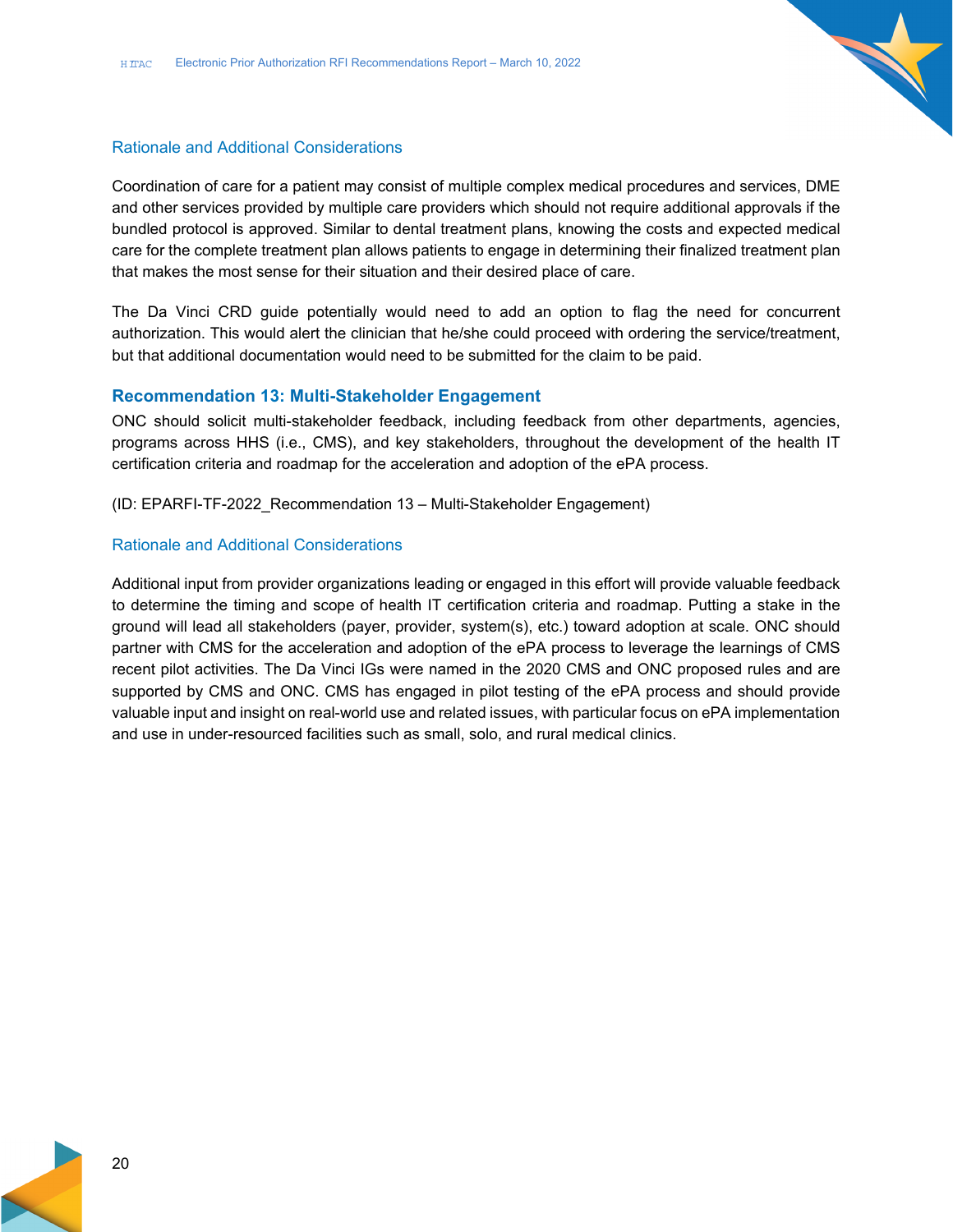

# **Attachments**

Attachment A – Electronic Prior Authorization RFI Task Force Roster

Attachment B – Health IT ePA Functional Criteria Spreadsheet https://docs.google.com/spreadsheets/d/12mEQISaGivkDo5aOBK4unqabq97iTnH3/edit#gid=17616 03277

Attachment C – Additional Resources Reviewed by the Task Force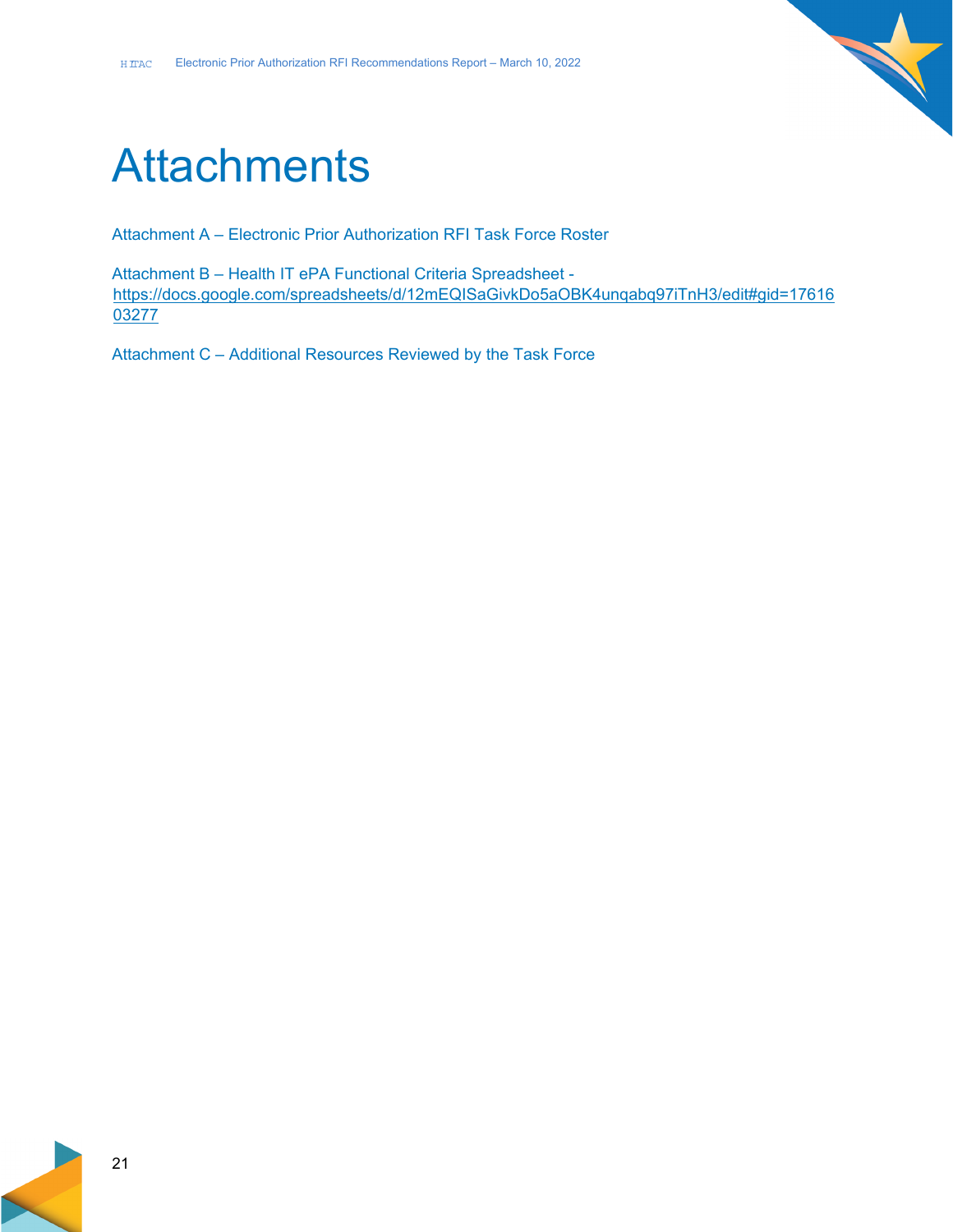### **ATTACHMENT A: ELECTRONIC PRIOR AUTHORIZATION RFI TASK FORCE ROSTER**

| <b>Name</b>                     | Organization                                          |  |  |
|---------------------------------|-------------------------------------------------------|--|--|
| <b>Sheryl Turney (Co-Chair)</b> | Anthem, Inc.                                          |  |  |
| <b>Tammy Banks (Co-Chair)</b>   | Individual                                            |  |  |
| Hans Buitendijk                 | Cerner                                                |  |  |
| Dave DeGandi                    | <b>Cambia Health Solutions</b>                        |  |  |
| Rajesh Godavarthi               | <b>MCG Health</b>                                     |  |  |
| Jim Jirjis                      | <b>HCA</b>                                            |  |  |
| <b>Rich Landen</b>              | <b>NCVHS</b>                                          |  |  |
| <b>Heather McComas</b>          | <b>AMA</b>                                            |  |  |
| <b>Patrick Murta</b>            | Humana                                                |  |  |
| <b>Eliel Oliveira</b>           | Dell Medical School,<br>University of Texas at Austin |  |  |
| Debra Strickland                | <b>NCVHS</b>                                          |  |  |

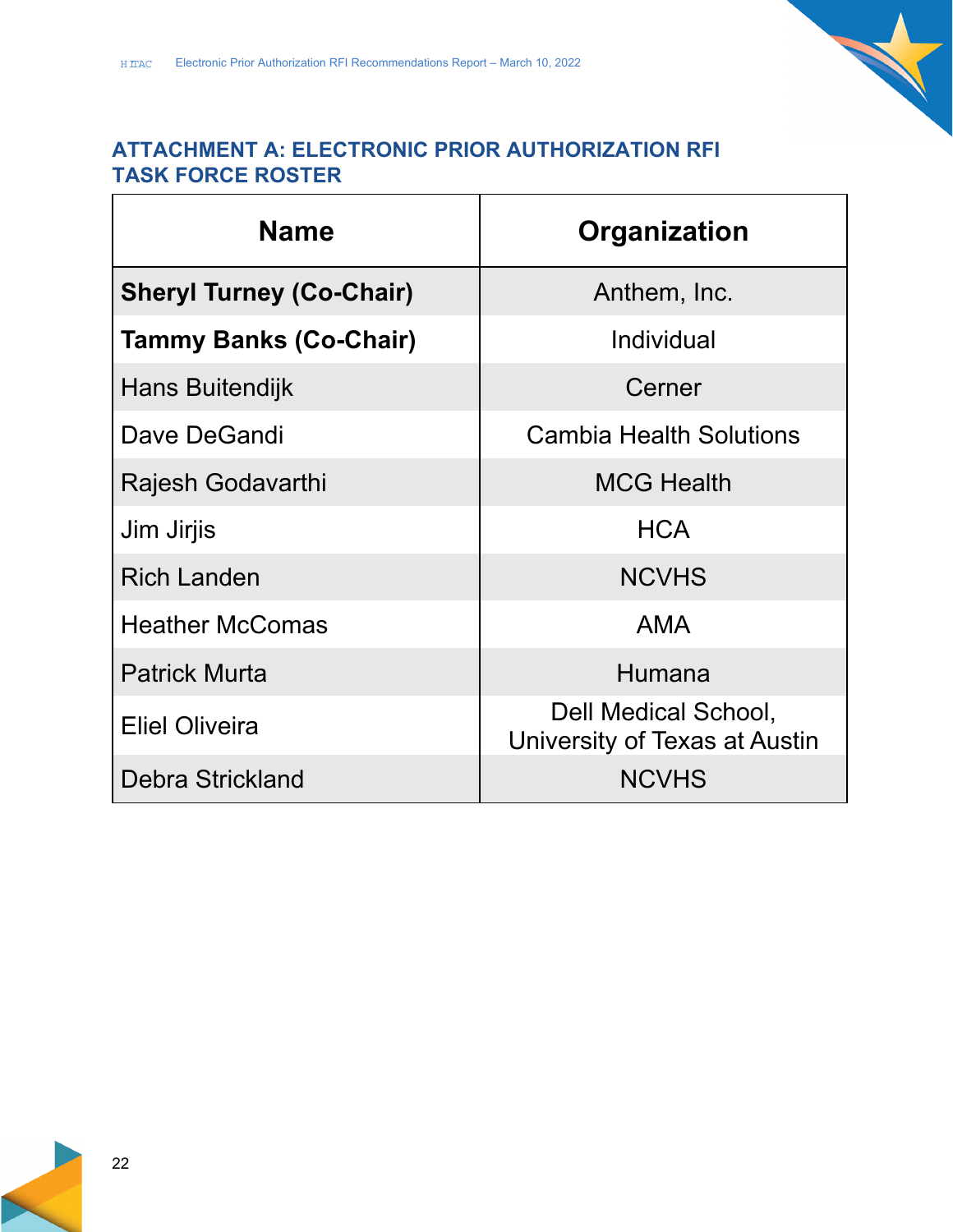

# **ATTACHMENT B: HEALTH IT EPA FUNCTIONAL CRITERIA SPREADSHEET**

This spreadsheet provides <sup>a</sup> visual tool that maps the implementation guides to events in the ePA workflow process. It includes the TF input on the maturity and readiness for adoption of the Implementation Guides for CRD, DTR and PAS. This document is for example only.

| <b>ONC RFI</b>                                                                                                                                                                                                 | <b>TASK FORCE Functional Capabilities Suggestions</b><br>(From Compiled Comments)                                                                                                                                                                                                                                                                                                                                                                                                                                                                                | <b>Ready for</b><br><b>Certification Focus</b>         | <b>Criteria Perspective</b>                                   | <b>TASK FORCE Recommendations to ONC</b><br>to investigate the feasibility of including<br>the following specific standards or<br>functionality specifications to meet<br>identified functional criteria. |
|----------------------------------------------------------------------------------------------------------------------------------------------------------------------------------------------------------------|------------------------------------------------------------------------------------------------------------------------------------------------------------------------------------------------------------------------------------------------------------------------------------------------------------------------------------------------------------------------------------------------------------------------------------------------------------------------------------------------------------------------------------------------------------------|--------------------------------------------------------|---------------------------------------------------------------|-----------------------------------------------------------------------------------------------------------------------------------------------------------------------------------------------------------|
| <b>Ensure Correct Patient Information &amp; Eligibility for Benefits</b>                                                                                                                                       |                                                                                                                                                                                                                                                                                                                                                                                                                                                                                                                                                                  |                                                        |                                                               |                                                                                                                                                                                                           |
|                                                                                                                                                                                                                | Digital ID cards be considered to increase successful<br>ability to match patient identity. [Included in ICAD<br>recommendation]                                                                                                                                                                                                                                                                                                                                                                                                                                 | Mention in report                                      |                                                               |                                                                                                                                                                                                           |
|                                                                                                                                                                                                                | Electronically support patient requests for Advanced<br>EOB to provide estimated cost for approved Prior<br>Authorizations and if prior authorization is required.                                                                                                                                                                                                                                                                                                                                                                                               | Future (is a need<br>whether ePA is in<br>play or not) |                                                               |                                                                                                                                                                                                           |
| <b>Identify if Prior Authorization Needed</b>                                                                                                                                                                  |                                                                                                                                                                                                                                                                                                                                                                                                                                                                                                                                                                  |                                                        |                                                               |                                                                                                                                                                                                           |
| Identify when prior<br>authorization is applicable for<br>an item or service, using clinical<br>decision support and/or user<br>input, and for receiving<br>notifications of changes in such<br>applicability; |                                                                                                                                                                                                                                                                                                                                                                                                                                                                                                                                                                  |                                                        | Criterion A: Initiate<br>authorization necessity<br>process   | CDS Hooks within CRD to initiate<br>AND/OR SMART App plus FHIR US Core +<br>Coverage                                                                                                                      |
|                                                                                                                                                                                                                | Identify when prior authorization is necessary for an<br>item or service being requested or to be performed<br>for a specific patient and based on necessary data to<br>determine whether a PA is needed (data may include<br>procedure modifiers, patient, provider, patient<br>coverage). This may be performed by using clinical<br>decision support, user input or payer API. Note:<br>Certified technology should ensure that APIs are only<br>able to send data to payers needed for particular PA<br>request (vs. expose entire patient record) and allow | Minimum                                                | Criterion B: Request<br>authorization necessity<br>from payer | <b>CRD</b>                                                                                                                                                                                                |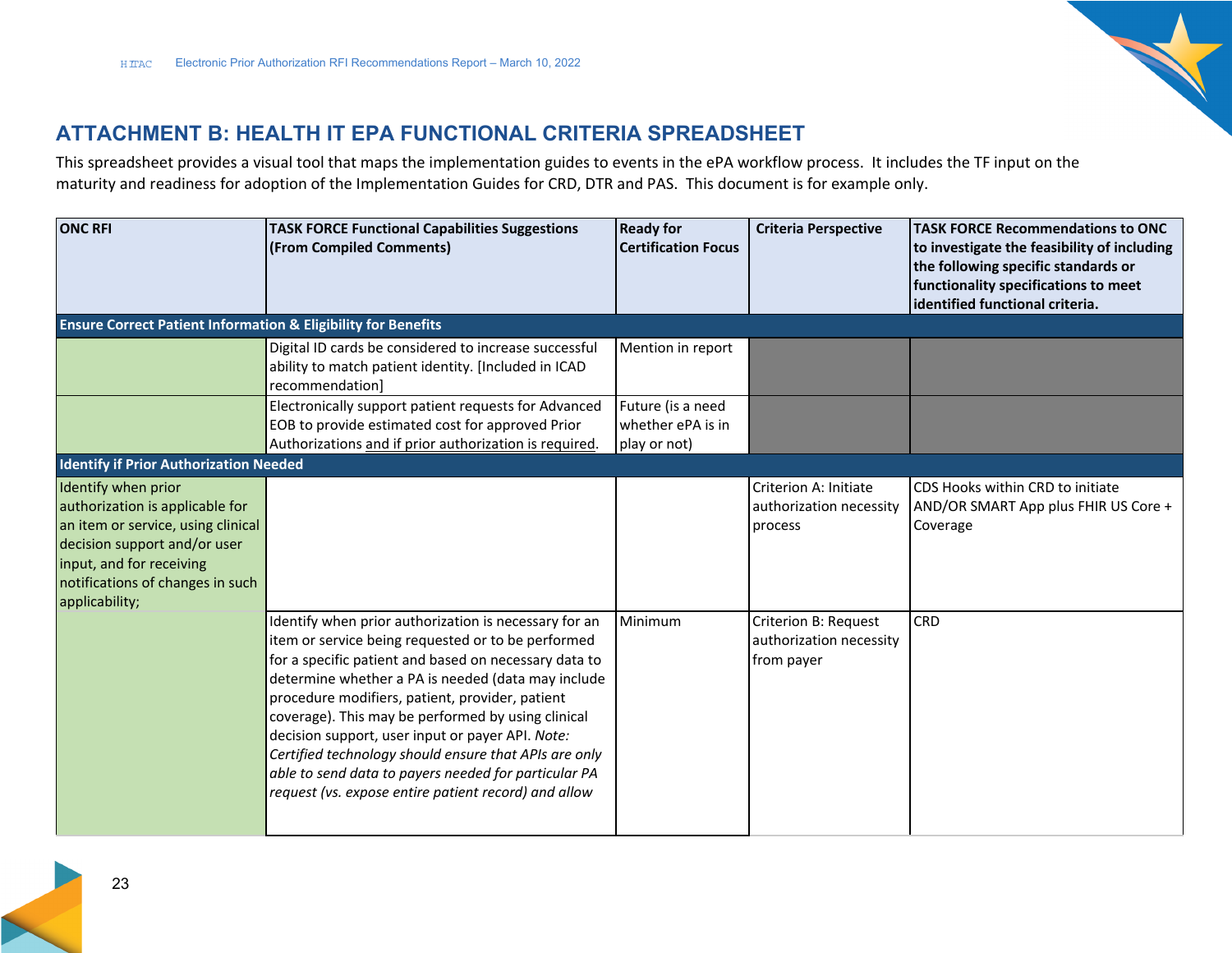

|                                                                                                                                                                                                                                 | clinician to "shut off" system if insured patient wishes<br>to self-pay for a particular service.                                                                                                                                                                     |                                                                                             |                                                              |                                                                                                                                                                                                                     |
|---------------------------------------------------------------------------------------------------------------------------------------------------------------------------------------------------------------------------------|-----------------------------------------------------------------------------------------------------------------------------------------------------------------------------------------------------------------------------------------------------------------------|---------------------------------------------------------------------------------------------|--------------------------------------------------------------|---------------------------------------------------------------------------------------------------------------------------------------------------------------------------------------------------------------------|
|                                                                                                                                                                                                                                 |                                                                                                                                                                                                                                                                       |                                                                                             |                                                              |                                                                                                                                                                                                                     |
|                                                                                                                                                                                                                                 | Automatic trigger of CRD to determine if a PA is<br>needed and if there are any documentation rules                                                                                                                                                                   | Minimum                                                                                     |                                                              |                                                                                                                                                                                                                     |
|                                                                                                                                                                                                                                 |                                                                                                                                                                                                                                                                       |                                                                                             | <b>Criterion A: Notification</b><br>to initiating system     | CDS Hooks within CRD to receive update<br>AND/OR new notification method to be<br>defined not dependent on CDS Hooks                                                                                                |
| <b>Request supporting documentation requirements</b>                                                                                                                                                                            |                                                                                                                                                                                                                                                                       |                                                                                             |                                                              |                                                                                                                                                                                                                     |
| Query a payer API for prior<br>authorization requirements for<br>each item and service and<br>identify in real time<br>documentation requirements;                                                                              | Recommend adding specific rules to ONC definition.<br>"Query a payer API for prior authorization<br>requirements for each item and service and identify in<br>real time specific rules and documentation<br>requirements"                                             |                                                                                             | <b>Criterion C: Request</b><br>documentation<br>requirements | DTR (Query for documentation<br>requirements interactions)                                                                                                                                                          |
|                                                                                                                                                                                                                                 | Capture/Submit Supplemental Documentation – workflow varies depending on when payer information/document requirements are captured (X12 278 response, payer                                                                                                           |                                                                                             |                                                              |                                                                                                                                                                                                                     |
| portal, FHIR enabled API or prior experience.<br>Collect clinical and<br>administrative documentation<br>needed to complete prior<br>authorization documentation<br>(electronic forms or templates)<br>from a health IT system; | Reduce denials and human burden by automatically<br>populating a payer's authorization request criteria for<br>a specific patient and provider with the requisite<br>clinical and administrative data captured by the<br>patient's care team as it becomes available. | Minimum                                                                                     | Criterion D:<br>Electronically gather<br>source data         | Requester: DTR (Translate CQL and<br>Questionnaire into data queries, at least<br>FHIR US Core, but may be proprietary,<br>and accommodate manual collection for<br>that that cannot be automatically<br>collected) |
|                                                                                                                                                                                                                                 | Allow healthcare stakeholders to capture required<br>information for and submit a query to a payer's<br>system for updates on a pending prior authorization<br>request for a patient and have a specific reason<br>returned as to why a request is still pending.     | that the request for to data requests<br>why a request is<br>pending be<br>included in B23) | Minimum ((suggest   Criterion E: Accessible                  | Source: FHIR US Core                                                                                                                                                                                                |

 $\mathcal{L}$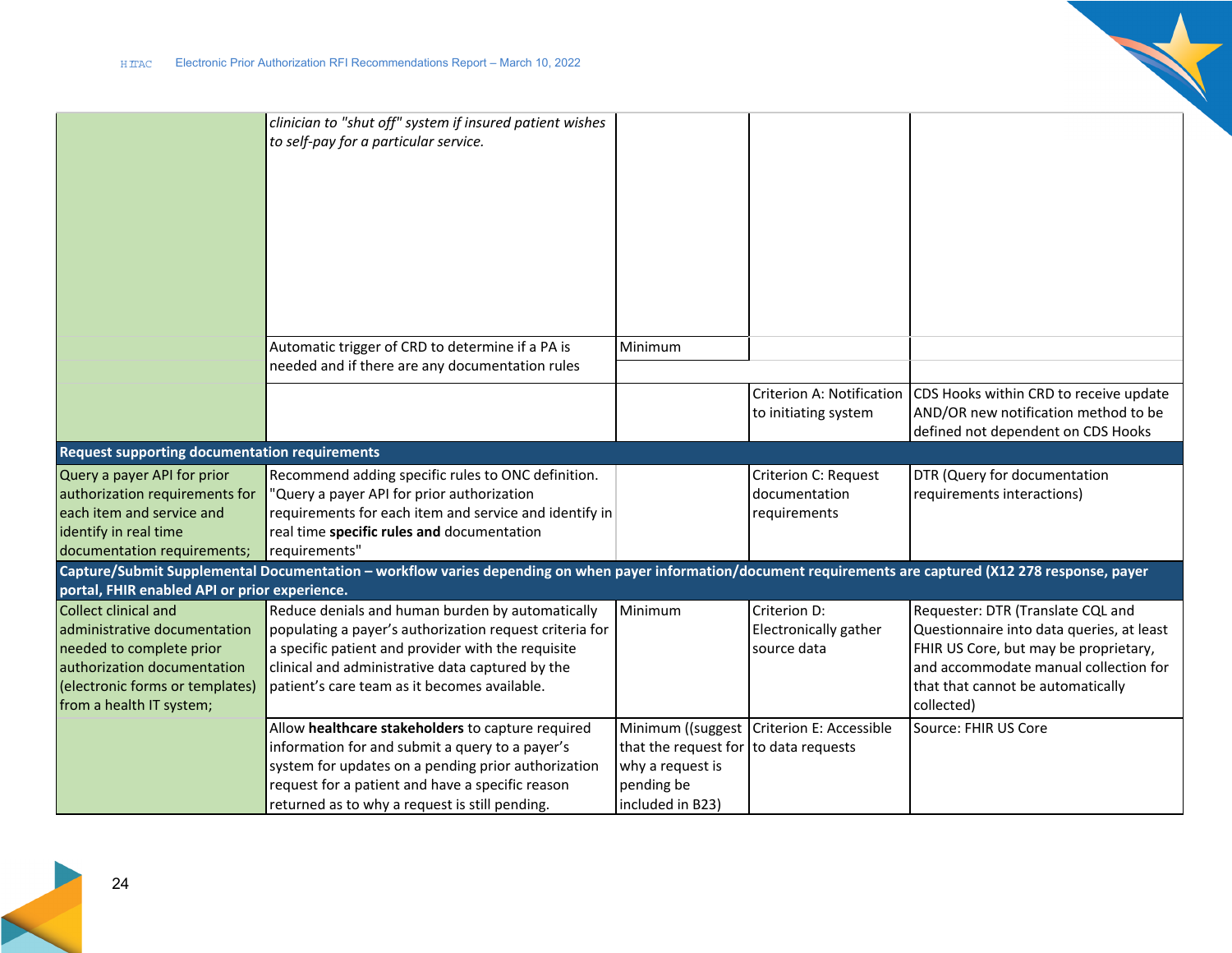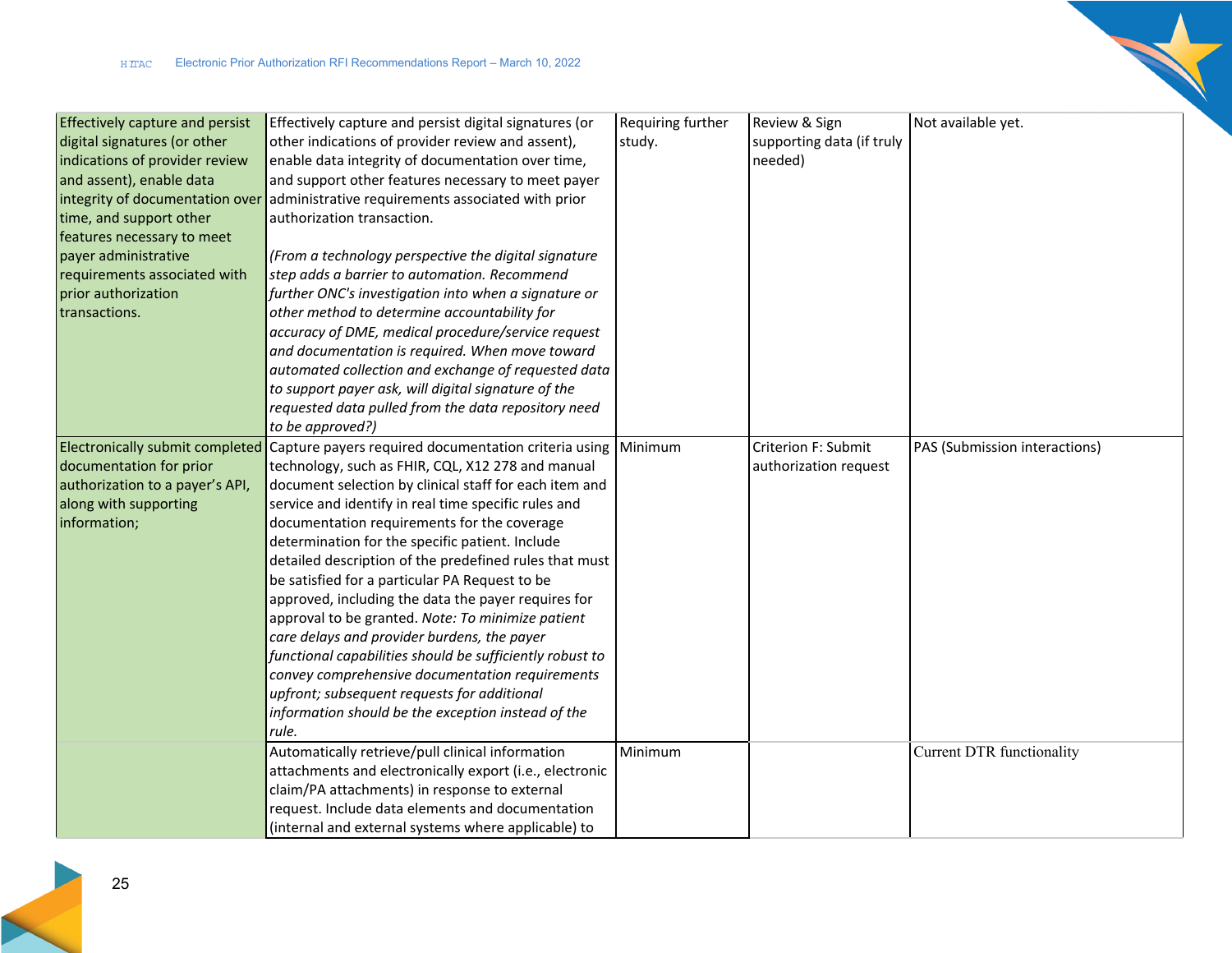

|                                                                                                                                             | payer that enables payers to run predefined rules for<br>determination.                                                                                                                                                                                                                                                                                                                                                                                                                                                                                                                                                                                                              |         |                                                              |                                                                                                                                                                                                       |
|---------------------------------------------------------------------------------------------------------------------------------------------|--------------------------------------------------------------------------------------------------------------------------------------------------------------------------------------------------------------------------------------------------------------------------------------------------------------------------------------------------------------------------------------------------------------------------------------------------------------------------------------------------------------------------------------------------------------------------------------------------------------------------------------------------------------------------------------|---------|--------------------------------------------------------------|-------------------------------------------------------------------------------------------------------------------------------------------------------------------------------------------------------|
|                                                                                                                                             | Receive and record an acknowledgement of receipt<br>from a payer.                                                                                                                                                                                                                                                                                                                                                                                                                                                                                                                                                                                                                    | Minimum |                                                              | Supported in CRD & PAS                                                                                                                                                                                |
|                                                                                                                                             | Ability to access authorization status using a patient<br>level indicator/flag. Includes information related to<br>the status of the PA Request for a specific patient<br>and, ultimately, the PA Determination. The intent is to<br>enable providers, care team members, and patients<br>to understand the status of a PA Request; obtain<br>detailed information about the medication,<br>treatment, procedure, service, or product approved;<br>and reduce the number of duplicate PA Requests in<br>process. This includes ability to identify if a plan's PA<br>requirement for a particular patient's service is<br>waived due to the ordering physician being gold<br>carded. | Minimum |                                                              | Supported in PAS                                                                                                                                                                                      |
| <b>Receive Final PA Determination</b>                                                                                                       |                                                                                                                                                                                                                                                                                                                                                                                                                                                                                                                                                                                                                                                                                      |         |                                                              |                                                                                                                                                                                                       |
| Receive a response from a<br>payer regarding approval,<br>denial (including a reason for<br>denial), or need for additional<br>information; | Receive and record response from a payer regarding<br>approval, denial (including specific reason(s) for<br>denial and any required action) or need for<br>supplemental information (including detailed<br>description of the documentation or required action).                                                                                                                                                                                                                                                                                                                                                                                                                     | Minimum | Criterion G: Monitor<br>request status                       | PAS (Status lookup)                                                                                                                                                                                   |
|                                                                                                                                             |                                                                                                                                                                                                                                                                                                                                                                                                                                                                                                                                                                                                                                                                                      |         | Criterion C: Request<br>additional supporting<br>information | PAS/DTR (Guidance is being balloted)                                                                                                                                                                  |
|                                                                                                                                             |                                                                                                                                                                                                                                                                                                                                                                                                                                                                                                                                                                                                                                                                                      |         | Criterion D:<br>Electronically gather<br>source data         | DTR (Translate CQL and Questionnaire<br>into data queries, at least FHIR US Core,<br>but may be proprietary, and<br>accommodate manual collection for that<br>that cannot be automatically collected) |
|                                                                                                                                             |                                                                                                                                                                                                                                                                                                                                                                                                                                                                                                                                                                                                                                                                                      |         | <b>Criterion E: Accessible</b><br>to data requests           | FHIR US Core                                                                                                                                                                                          |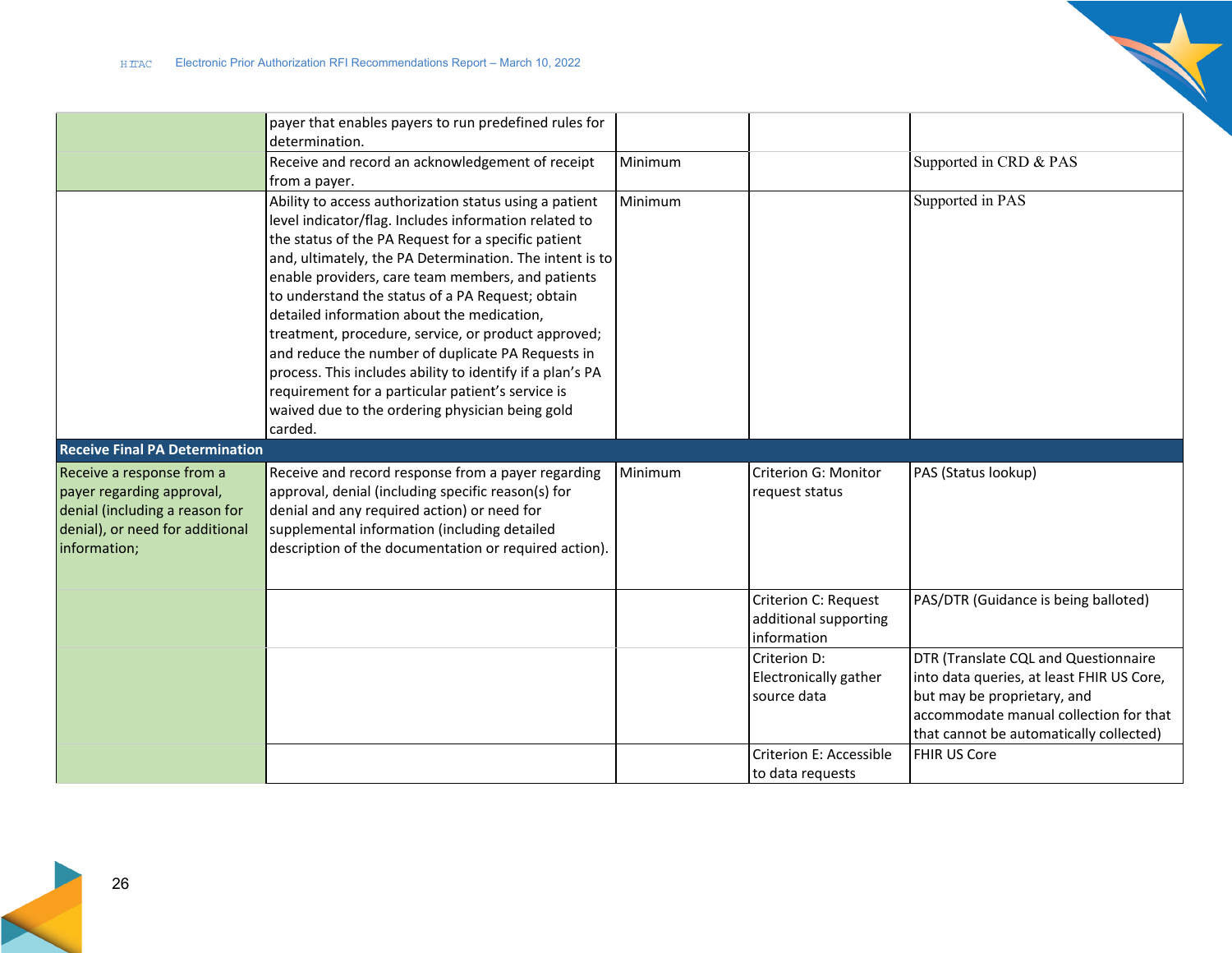

|                                                                                                                                                         |                                                                                                                                                                                                                                                                                                                      |                                                                                                                                                                   | Criterion H:<br>Communicate<br>authorization request<br>response |                                                       |
|---------------------------------------------------------------------------------------------------------------------------------------------------------|----------------------------------------------------------------------------------------------------------------------------------------------------------------------------------------------------------------------------------------------------------------------------------------------------------------------|-------------------------------------------------------------------------------------------------------------------------------------------------------------------|------------------------------------------------------------------|-------------------------------------------------------|
| Query a payer's system for<br>updates on a pending prior<br>authorization request and have<br>a reason returned as to why a<br>request is still pending | Role-based workflows that support non-provider /<br>back-office staff to complete PA and/or respond to<br>payer requests to finalize PA.                                                                                                                                                                             | Minimum                                                                                                                                                           | Criterion G: Monitor<br>request status                           | PAS (Status lookup)                                   |
|                                                                                                                                                         | Allow patients to capture required information for<br>and submit a query to a payer's system for updates<br>on a pending prior authorization request for a patient<br>and have a specific reason returned as to why a<br>request is still pending.                                                                   | Next phase                                                                                                                                                        |                                                                  | Da Vinci Payer Data Exchange (currently<br>in ballot) |
| <b>Post Final PA Determination</b>                                                                                                                      |                                                                                                                                                                                                                                                                                                                      |                                                                                                                                                                   |                                                                  |                                                       |
|                                                                                                                                                         | Triggers (alert) for expiring PA to prompt renewal<br>activities                                                                                                                                                                                                                                                     | Minimum                                                                                                                                                           |                                                                  |                                                       |
|                                                                                                                                                         | Automatically forward copies of all submissions and<br>responses (in plain English or designated language) to<br>those patients who have affirmatively opted in to<br>receive such messaging.                                                                                                                        | Next phase                                                                                                                                                        |                                                                  |                                                       |
|                                                                                                                                                         | All health IT systems, including business associate<br>shall implement procedures and utilize mechanisms<br>to ensure the confidentiality of medical information<br>submitted on electronic claims for payment of<br>medical services, subject to the federal Health<br>Insurance Portability and Accountability Act | Minimum (unclear<br>what is unique to<br>ePA as this seems<br>already covered<br>through existing<br>HIPAA constructs -<br>covered entity,<br>business associate) |                                                                  |                                                       |

 $\mathbb{R}^2$